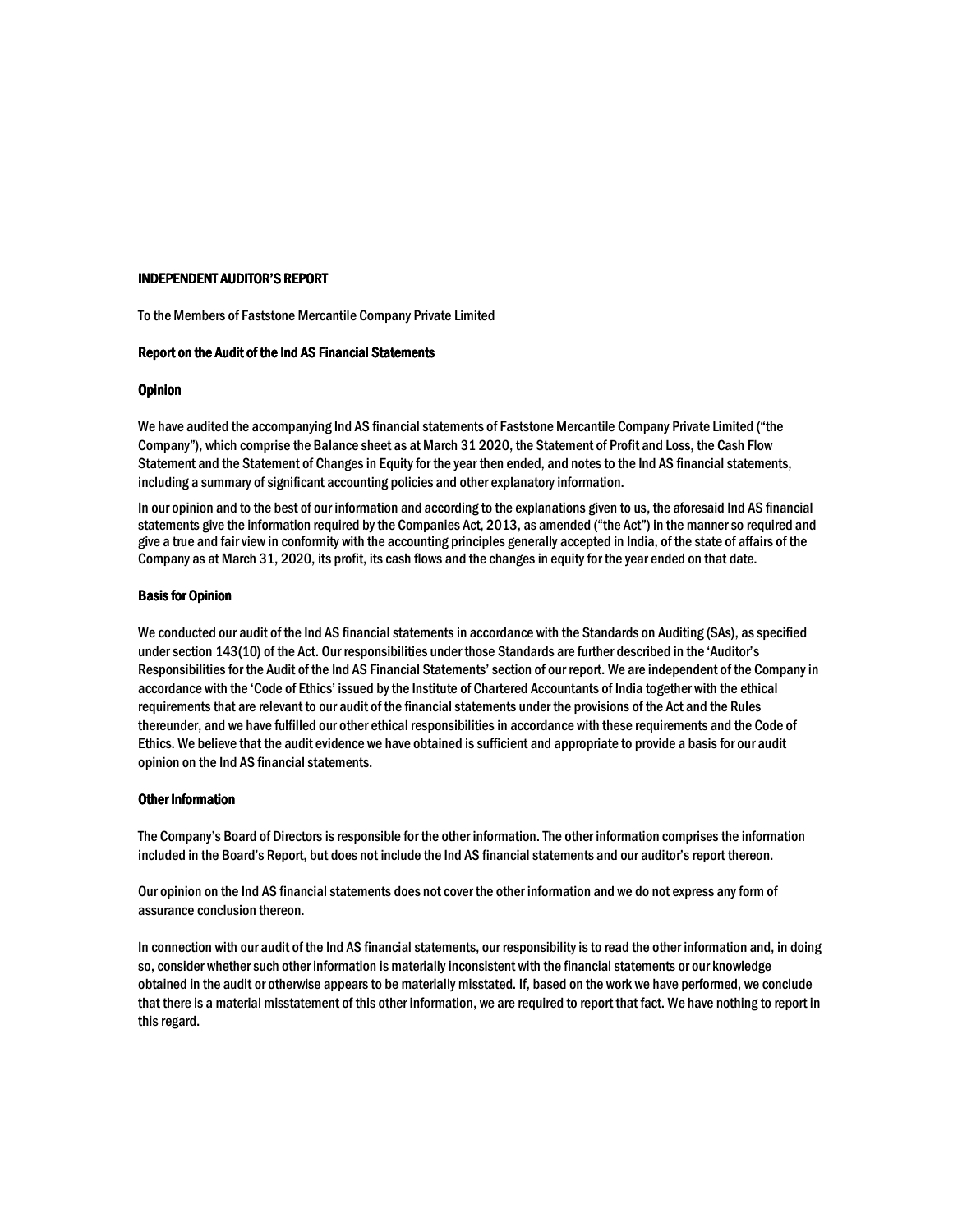# Responsibility of Management for the Ind AS Financial Statements

The Company's Board of Directors is responsible for the matters stated in section 134(5) of the Act with respect to the preparation of these Ind AS financial statements that give a true and fair view of the financial position, financial performance, cash flows and changes in equity of the Company in accordance with the accounting principles generally accepted in India, including the Indian Accounting Standards (Ind AS) specified under section 133 of the Act read with the Companies (Indian Accounting Standards) Rules, 2015, as amended. This responsibility also includes maintenance of adequate accounting records in accordance with the provisions of the Act for safeguarding of the assets of the Company and for preventing and detecting frauds and other irregularities; selection and application of appropriate accounting policies; making judgments and estimates that are reasonable and prudent; and the design, implementation and maintenance of adequate internal financial controls, that were operating effectively for ensuring the accuracy and completeness of the accounting records, relevant to the preparation and presentation of the Ind AS financial statements that give a true and fair view and are free from material misstatement, whether due to fraud or error.

In preparing the Ind AS financial statements, management is responsible for assessing the Company's ability to continue as a going concern, disclosing, as applicable, matters related to going concern and using the going concern basis of accounting unless management either intends to liquidate the Company or to cease operations, or has no realistic alternative but to do  $SO<sub>2</sub>$ 

The Board of Directors are also responsible for overseeing the Company's financial reporting process.

# Auditor's Responsibilities for the Audit of the Ind AS Financial Statements

Our objectives are to obtain reasonable assurance about whether the Ind AS financial statements as a whole are free from material misstatement, whether due to fraud or error, and to issue an auditor's report that includes our opinion. Reasonable assurance is a high level of assurance, but is not a guarantee that an audit conducted in accordance with SAs will always detect a material misstatement when it exists. Misstatements can arise from fraud or error and are considered material if, individually or in the aggregate, they could reasonably be expected to influence the economic decisions of users taken on the basis of these Ind AS financial statements.

As part of an audit in accordance with SAs, we exercise professional judgment and maintain professional skepticism throughout the audit. We also:

- Identify and assess the risks of material misstatement of the Ind AS financial statements, whether due to fraud or error, design and perform audit procedures responsive to those risks, and obtain audit evidence that is sufficient and appropriate to provide a basis for our opinion. The risk of not detecting a material misstatement resulting from fraud is higher than for one resulting from error, as fraud may involve collusion, forgery, intentional omissions, misrepresentations, or the override of internal control.
- Obtain an understanding of internal control relevant to the audit in order to design audit procedures that are appropriate in the circumstances. Under section 143(3)(i) of the Act, we are also responsible for expressing our opinion on whether the Company has adequate internal financial controls with reference to financial statements in place and the operating effectiveness of such controls.
- Evaluate the appropriateness of accounting policies used and the reasonableness of accounting estimates and related disclosures made by management.
- Conclude on the appropriateness of management's use of the going concern basis of accounting and, based on the audit evidence obtained, whether a material uncertainty exists related to events or conditions that may cast significant doubt on the Company's ability to continue as a going concern. If we conclude that a material uncertainty exists, we are required to draw attention in our auditor's report to the related disclosures in the financial statements or, if such disclosures are inadequate, to modify our opinion. Our conclusions are based on the audit evidence obtained up to the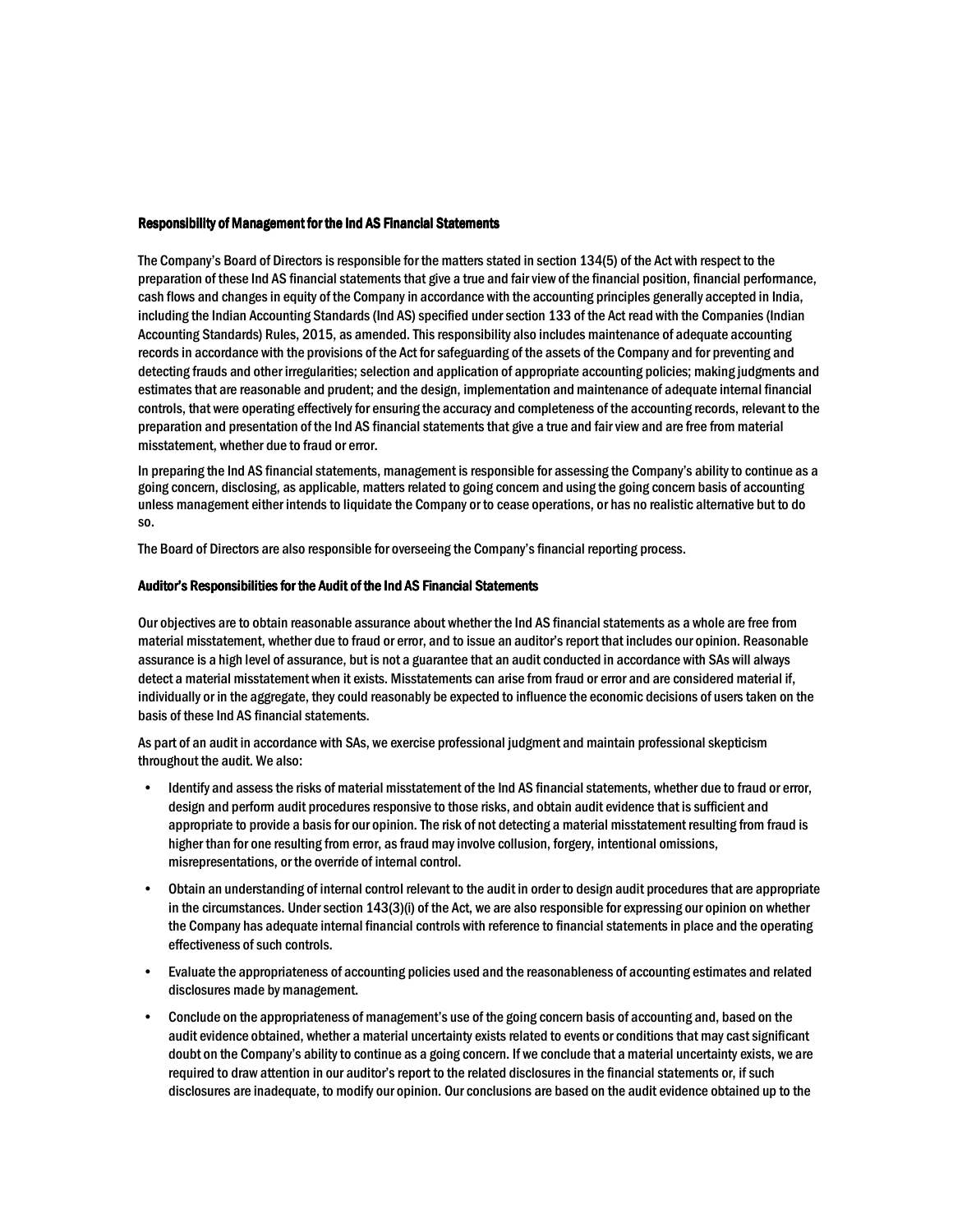date of our auditor's report. However, future events or conditions may cause the Company to cease to continue as a going concern.

 $\bullet$ Evaluate the overall presentation, structure and content of the Ind AS financial statements, including the disclosures, and whether the Ind AS financial statements represent the underlying transactions and events in a manner that achieves fair presentation.

We communicate with those charged with governance regarding, among other matters, the planned scope and timing of the audit and significant audit findings, including any significant deficiencies in internal control that we identify during our audit.

We also provide those charged with governance with a statement that we have complied with relevant ethical requirements regarding independence, and to communicate with them all relationships and other matters that may reasonably be thought to bear on our independence, and where applicable, related safeguards.

# **Report on Other Legal and Regulatory Requirements**

- 1. As required by the Companies (Auditor's Report) Order, 2016 ("the Order"), issued by the Central Government of India in terms of sub-section (11) of section 143 of the Act, we give in the "Annexure 1" a statement on the matters specified in paragraphs 3 and 4 of the Order.
- 2. As required by Section 143(3) of the Act, we report that:
	- (a) We have sought and obtained all the information and explanations which to the best of our knowledge and belief were necessary for the purposes of our audit;
	- (b) In our opinion, proper books of account as required by law have been kept by the Company so far as it appears from our examination of those books;
	- (c) The Balance Sheet, the Statement of Profit and Loss, the Cash Flow Statement and Statement of Changes in Equity dealt with by this Report are in agreement with the books of account;
	- (d) In our opinion, the aforesaid Ind AS financial statements comply with the Accounting Standards specified under Section 133 of the Act, read with Companies (Indian Accounting Standards) Rules, 2015, as amended;
	- (e) On the basis of the written representations received from the directors as on March 31, 2020 taken on record by the Board of Directors, none of the directors is disqualified as on March 31, 2020 from being appointed as a director in terms of Section 164 (2) of the Act;
	- (f) With respect to the adequacy of the internal financial controls over financial reporting of the Company with reference to these Ind AS financial statements and the operating effectiveness of such controls, refer to our separate Report in "Annexure 2" to this report;
	- (g) In our opinion, provisions of section 197 read with Schedule V of the Act are applicable to the Company for the year ended March 31, 2020. However, no managerial remuneration has been paid/provided by the Company to its directors during the year;
	- (h) With respect to the other matters to be included in the Auditor's Report in accordance with Rule 11 of the Companies (Audit and Auditors) Rules, 2014, as amended in our opinion and to the best of our information and according to the explanations given to us:
		- The Company does not have any pending litigations which would impact its financial position; i.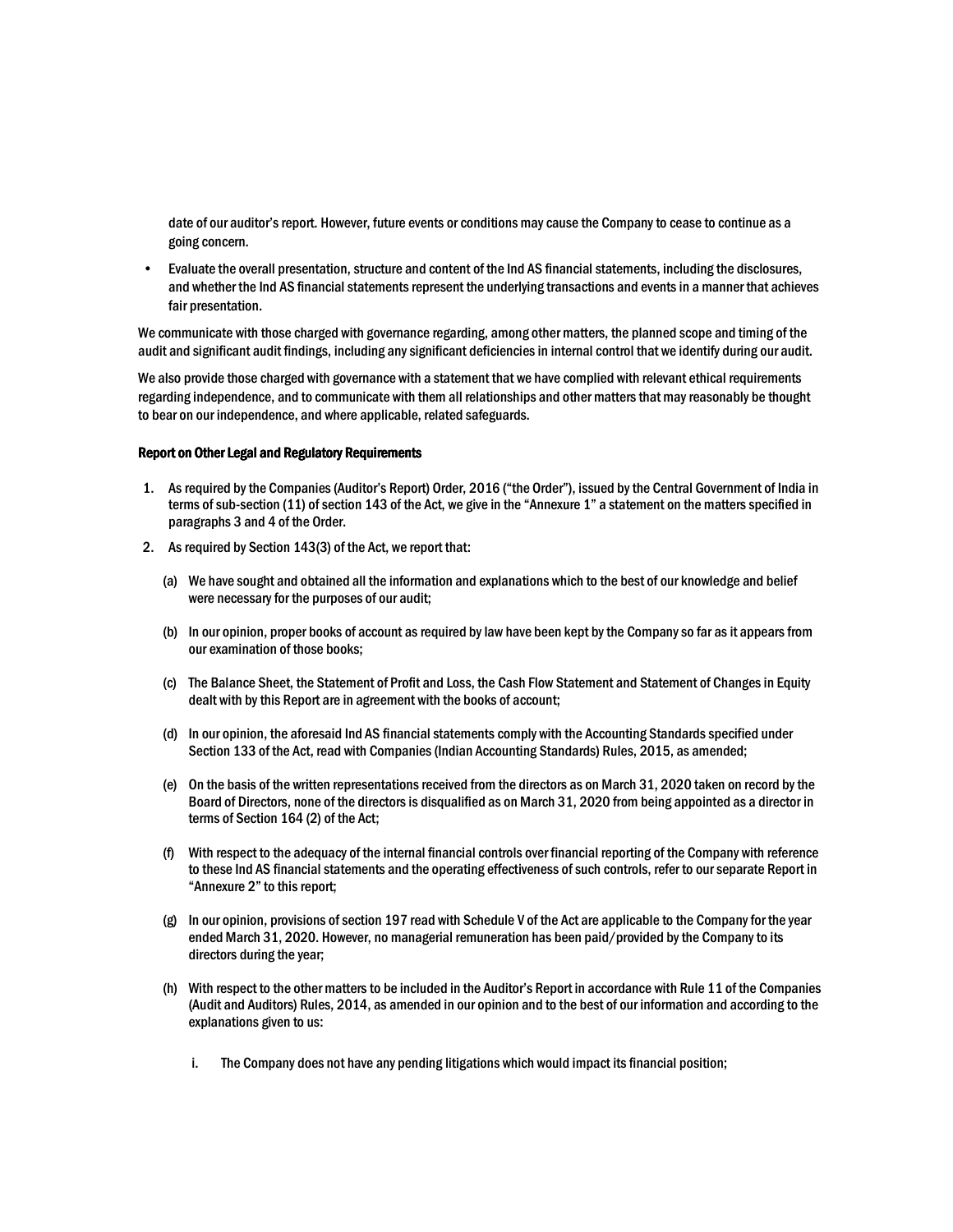- ii. The Company did not have any long-term contracts including derivative contracts for which there were any material foreseeable losses;
- iii. There were no amounts which were required to be transferred to the Investor Education and Protection Fund by the Company.

# For SRBC&COLLP

**Chartered Accountants** ICAI Firm Registration Number: 324982E/E300003

# per Paul Alvares

Partner Membership Number: 105754 UDIN: 20105754AAAACD1316 **Place of Signature: Pune** Date: May 25, 2020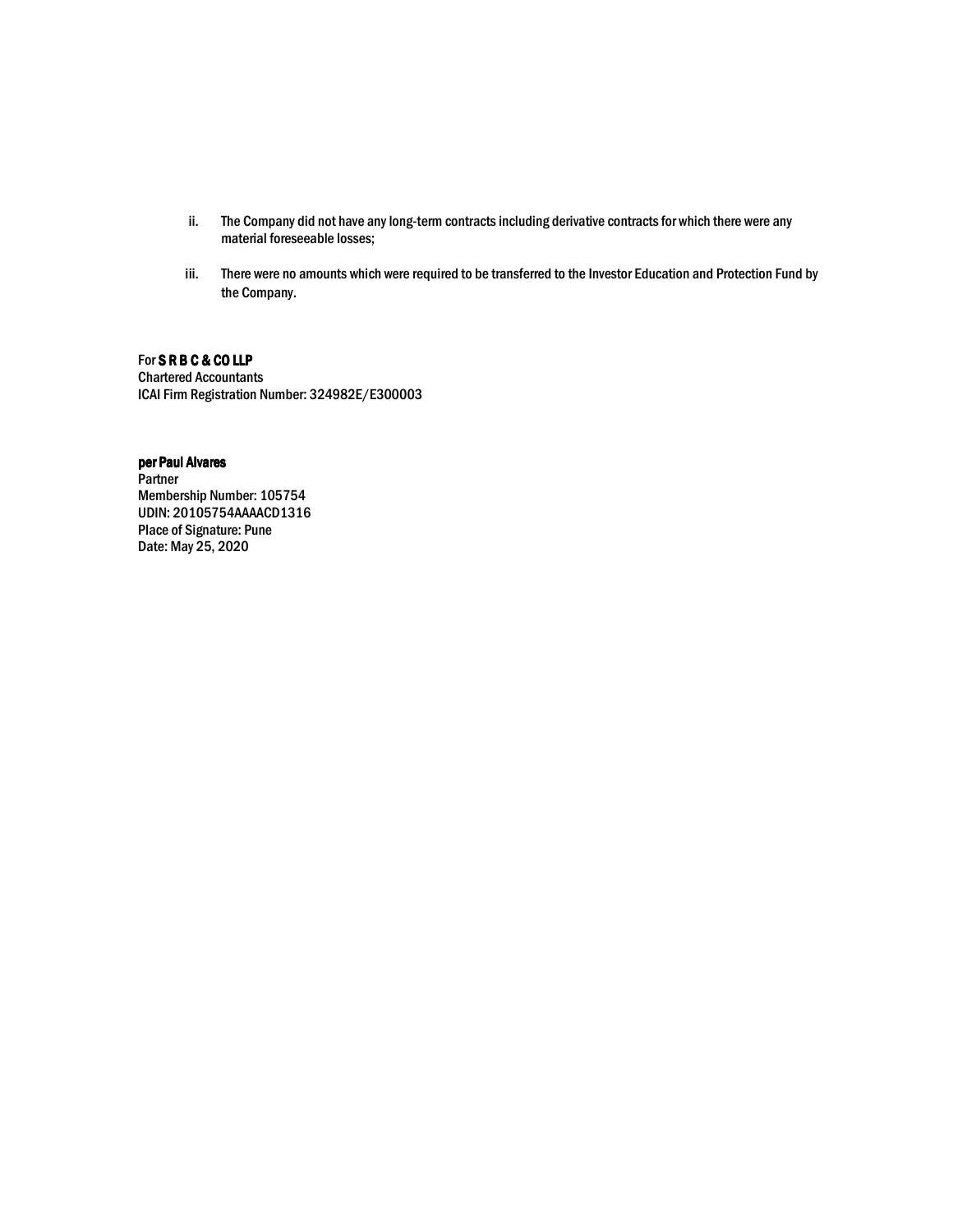# Annexure 1 referred to in paragraph 1 of our report of even date under the heading "Report on Other Legal and Regulatory **Requirements"**

# Re: Faststone Mercantile Company Private Limited ("the Company")

| (i)    |     | The Company does not have any fixed assets. Accordingly, the provisions of clause 3(i) (a), (b), and (c) of<br>the Order are not applicable to the Company and hence not commented upon.                                                                                                                                                                                                                                        |
|--------|-----|---------------------------------------------------------------------------------------------------------------------------------------------------------------------------------------------------------------------------------------------------------------------------------------------------------------------------------------------------------------------------------------------------------------------------------|
| (ii)   |     | The Company does not have any inventories during the year. Accordingly, the requirements under<br>paragraph 3(ii) of the Order are not applicable to the Company and hence not commented upon.                                                                                                                                                                                                                                  |
| (iii)  |     | According to the information and explanations given to us, the Company has not granted any loans,<br>secured or unsecured to companies, firms, Limited Liability Partnerships or other parties covered in the<br>register maintained under section 189 of the Companies Act, 2013. Accordingly, the provisions of clause<br>3(iii)(a), (b) and (c) of the Order are not applicable to the Company and hence not commented upon. |
| (iv)   |     | In our opinion and according to the information and explanations given to us, there are no loans,<br>investments, guarantees, and securities given in respect of which provisions of section 185 and 186 of the<br>Companies Act 2013 are applicable. Accordingly, the provisions of clause 3(iv) of the Order is not<br>applicable and hence not commented upon.                                                               |
| (v)    |     | The Company has not accepted any deposits within the meaning of Sections 73 to 76 of the Act and the<br>Companies (Acceptance of Deposits) Rules, 2014 (as amended). Accordingly, the provisions of clause 3(v)<br>of the Order are not applicable to the Company and hence not commented upon.                                                                                                                                 |
| (vi)   |     | To the best of our knowledge and as explained, the Central Government has not specified the maintenance<br>of cost records under clause 148(1) of the Companies Act, 2013, for the products/services of the<br>Company.                                                                                                                                                                                                         |
| (vii)  | (a) | The Company is regular in depositing with appropriate authorities undisputed statutory dues including<br>income-tax and other statutory dues applicable to it. The provisions relating to provident fund, employees'<br>state insurance, goods and service tax, and custom duty are not applicable to the Company.                                                                                                              |
|        |     | According to the information and explanations given to us, no undisputed amounts payable in respect of<br>provident fund, employees' state insurance, income-tax, service tax, goods and service tax, sales-tax,<br>custom duty, excise duty, value added tax, cess and other statutory dues, wherever applicable were<br>outstanding, at the year end, for a period of more than six months from the date they became payable. |
|        | (b) | According to the information and explanations given to us, there are no dues of income tax, sales-tax,<br>goods and service tax, service tax, custom duty, excise duty, value added tax and cess, wherever<br>applicable, which have not been deposited on account of any dispute.                                                                                                                                              |
| (viii) |     | According to the information and explanations given by management, the Company has not taken any loan<br>or borrowings from a financial institution or bank or government or debenture holders during the year.<br>Accordingly, the provisions of clause 3(viii) are not applicable to the Company and hence not commented<br>upon.                                                                                             |
| (ix)   |     | According to the information and explanations given by management, the Company has not raised any<br>money way of initial public offer / further public offer / debt instruments and term loans hence, reporting<br>under clause (ix) is not applicable to the Company and hence not commented upon.                                                                                                                            |
|        |     |                                                                                                                                                                                                                                                                                                                                                                                                                                 |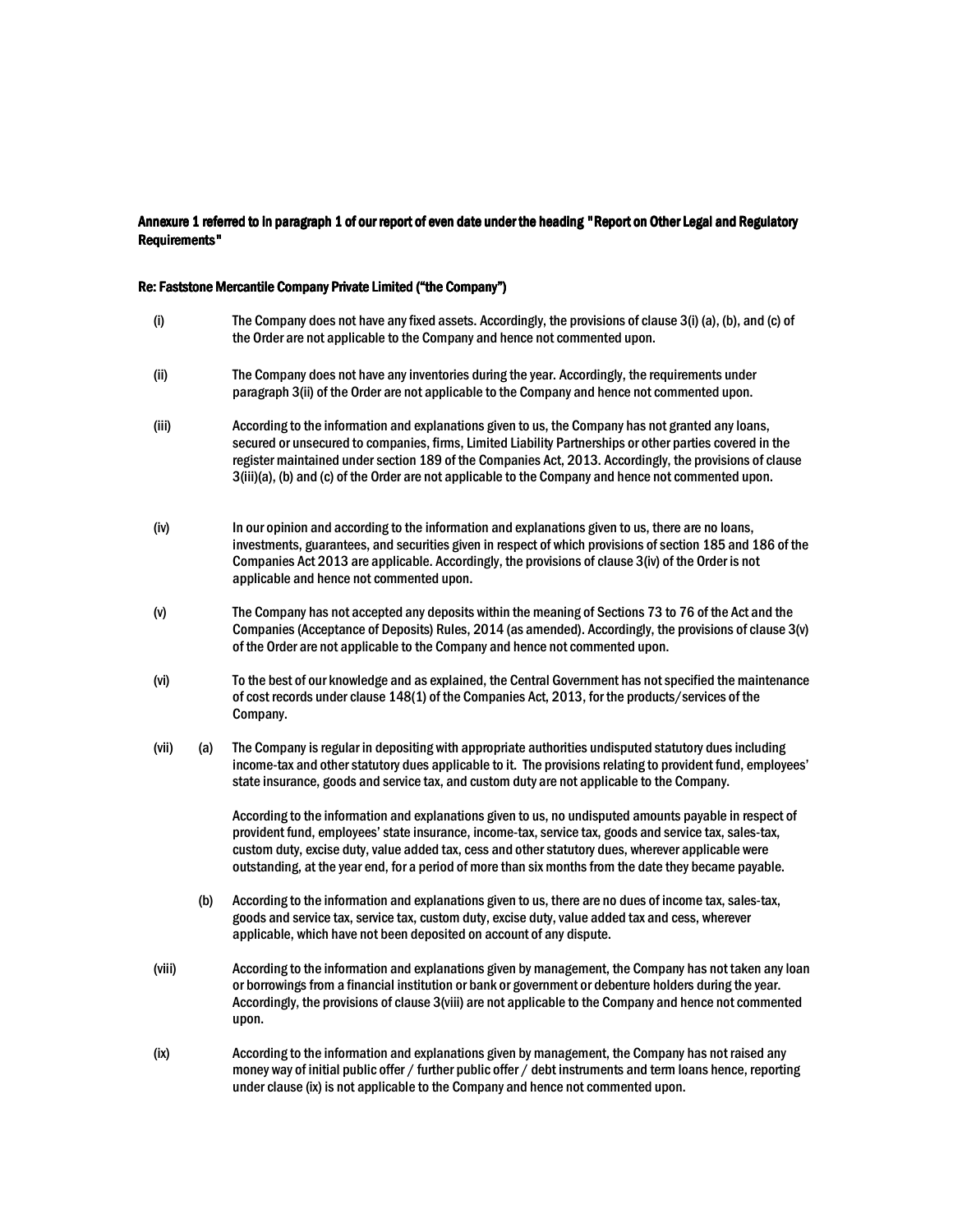| (x) | Based upon the audit procedures performed for the purpose of reporting the true and fair view of the  |
|-----|-------------------------------------------------------------------------------------------------------|
|     | financial statements and according to the information and explanations given by management, we report |
|     | that no fraud by the Company or no fraud on the Company by the officers and employees of the Company  |
|     | has been noticed or reported during the year.                                                         |

- $(x<sub>i</sub>)$ In our opinion, provisions of section 197 read with Schedule V of the Act are applicable to the Company for the year ended March 31, 2020. However, no managerial remuneration has been paid/provided by the Company to its directors during the year.
- (xii) In our opinion, the Company is not a nidhi company. Therefore, the provisions of clause 3(xii) of the Order are not applicable to the Company and hence not commented upon.
- $(xiii)$ According to the information and explanations given by management, transactions with the related parties are in compliance with section 188 of Companies Act. 2013 where applicable and the details have been disclosed in the notes to the financial statements, as required by the applicable accounting standards. The provisions of section 177 are not applicable to the Company and accordingly reporting under clause 3(xiii) insofar as it relates to section 177 of the Act is not applicable to the Company and hence not commented upon.
- According to the information and explanations given to us and on an overall examination of the balance  $(xiv)$ sheet, the Company has not made any preferential allotment or private placement of shares or fully or partly convertible debentures during the year and hence, reporting requirements under clause 3(xiv) of the Order is not applicable to the Company and hence not commented upon.
- $(xv)$ According to the information and explanations given by the management, the Company has not entered into any non-cash transactions with directors or persons connected with him as referred to in section 192 of Companies Act, 2013.

**ITHIS SPACE IS INTENTIONALLY LEFT BLANKI**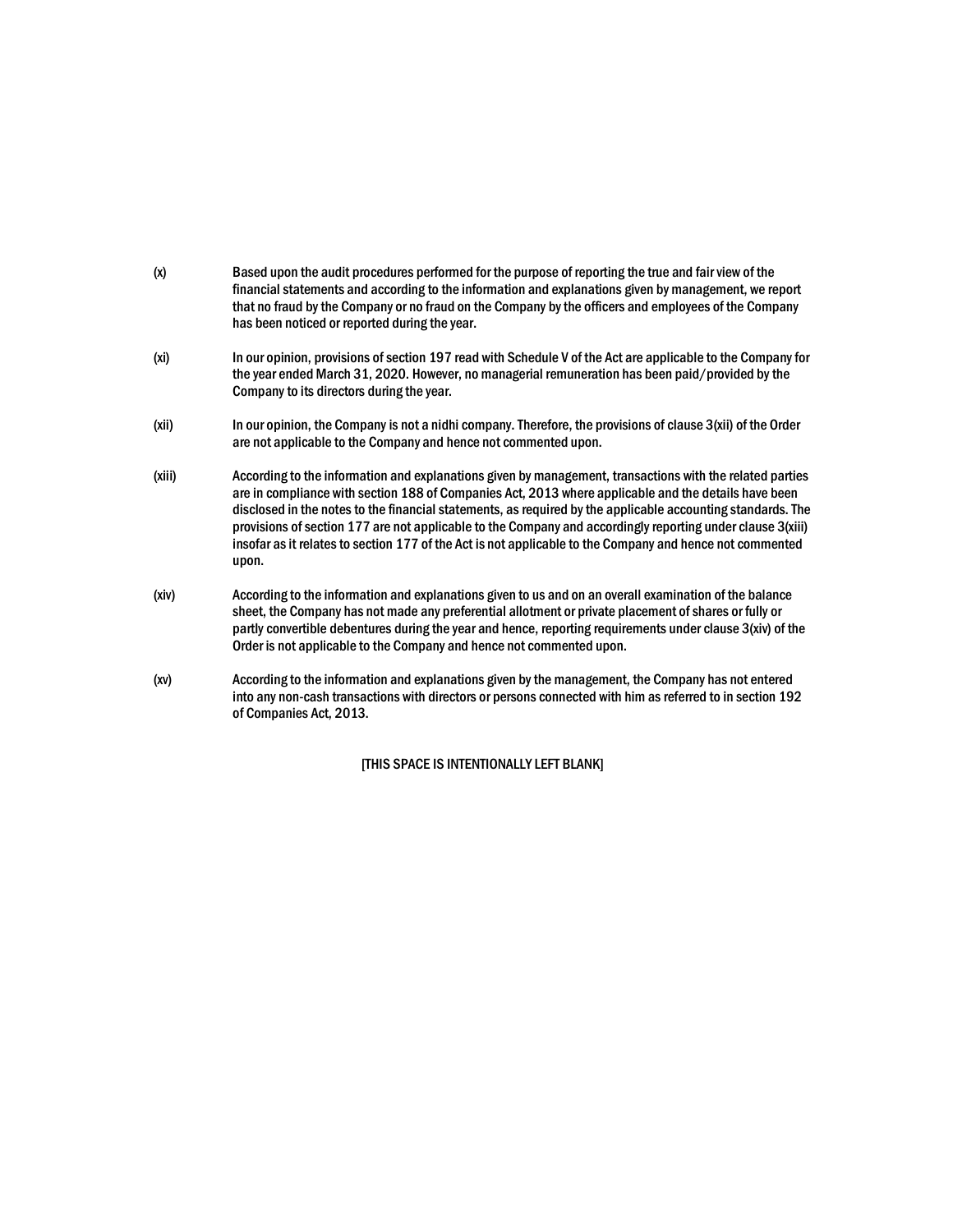(xvi) According to the information and explanations given to us, the provisions of section 45-IA of the Reserve Bank of India Act, 1934 are not applicable to the Company and hence not commented upon.

# For SRBC&COLLP

**Chartered Accountants** ICAI Firm Registration Number: 324982E/E300003

# per Paul Alvares Partner Membership Number: 105754 UDIN: 20105754AAAACD1316 Place of Signature: Pune Date: May 25, 2020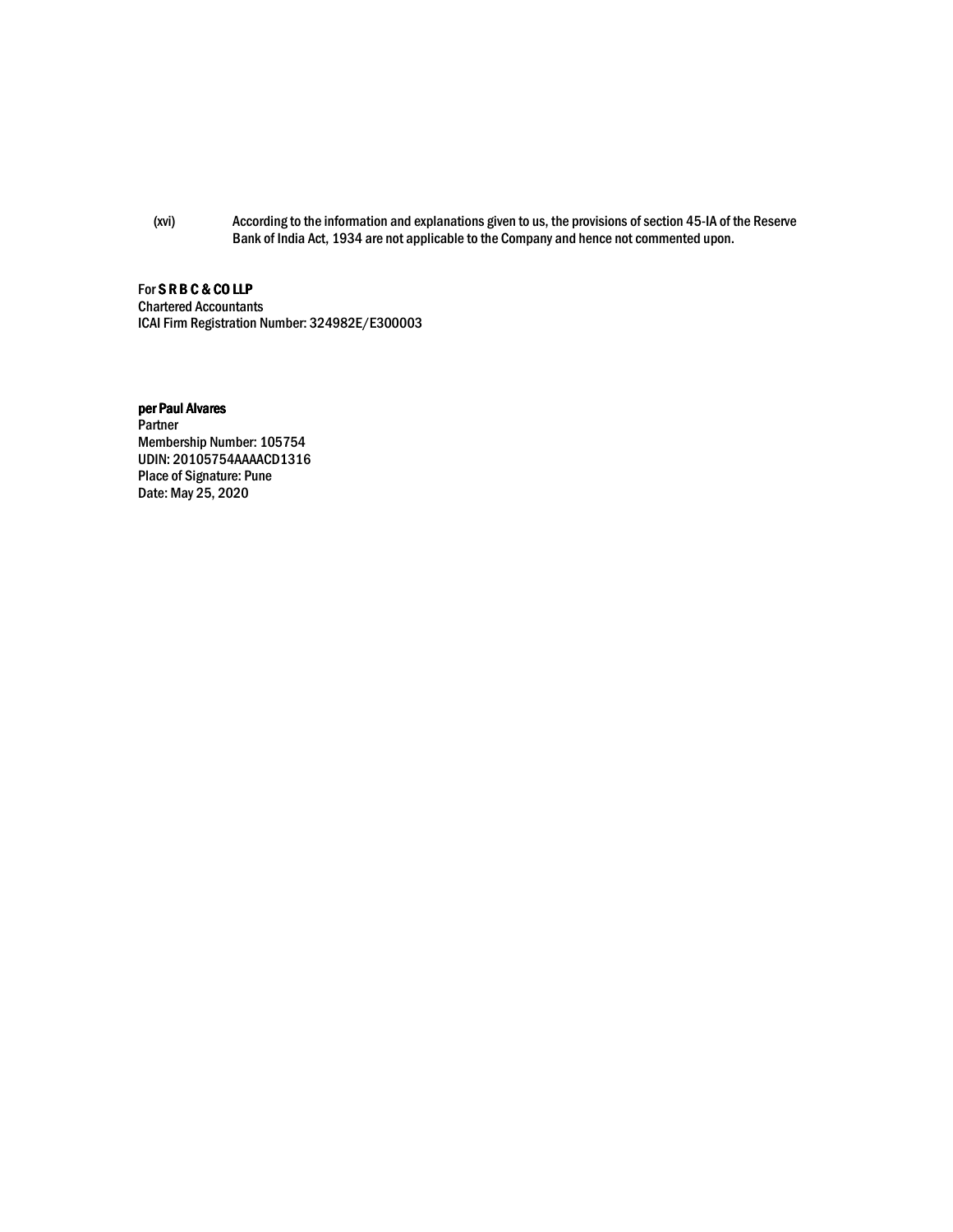# Annexure 2 to the Independent Auditor's Report of even date on the financial statements of Faststone Mercantile Company **Private Limited**

# Report on the Internal Financial Controls under Clause (i) of Sub-section 3 of Section 143 of the Companies Act, 2013 ("the Act")

We have audited the internal financial controls over financial reporting of Faststone Mercantile Company Private Limited ("the Company") as of March 31, 2020 in conjunction with our audit of the financial statements of the Company for the year ended on that date.

# **Management's Responsibility for Internal Financial Controls**

The Company's Management is responsible for establishing and maintaining internal financial controls based on the internal control over financial reporting criteria established by the Company considering the essential components of internal control stated in the Guidance Note on Audit of Internal Financial Controls Over Financial Reporting issued by the Institute of Chartered Accountants of India. These responsibilities include the design, implementation and maintenance of adequate internal financial controls that were operating effectively for ensuring the orderly and efficient conduct of its business. including adherence to the Company's policies, the safeguarding of its assets, the prevention and detection of frauds and errors, the accuracy and completeness of the accounting records, and the timely preparation of reliable financial information, as required under the Companies Act. 2013.

### **Auditor's Responsibility**

Our responsibility is to express an opinion on the Company's internal financial controls over financial reporting with reference to these financial statements based on our audit. We conducted our audit in accordance with the Guidance Note on Audit of Internal Financial Controls Over Financial Reporting (the "Guidance Note") and the Standards on Auditing as specified under section 143(10) of the Companies Act. 2013, to the extent applicable to an audit of internal financial controls and, both issued by the Institute of Chartered Accountants of India. Those Standards and the Guidance Note require that we comply with ethical requirements and plan and perform the audit to obtain reasonable assurance about whether adequate internal financial controls over financial reporting with reference to these financial statements was established and maintained and if such controls operated effectively in all material respects.

Our audit involves performing procedures to obtain audit evidence about the adequacy of the internal financial controls over financial reporting with reference to these financial statements and their operating effectiveness. Our audit of internal financial controls over financial reporting included obtaining an understanding of internal financial controls over financial reporting with reference to these financial statements, assessing the risk that a material weakness exists, and testing and evaluating the design and operating effectiveness of internal control based on the assessed risk. The procedures selected depend on the auditor's judgement, including the assessment of the risks of material misstatement of the financial statements, whether due to fraud or error.

We believe that the audit evidence we have obtained is sufficient and appropriate to provide a basis for our audit opinion on the internal financial controls over financial reporting with reference to these financial statements.

# Meaning of Internal Financial Controls Over Financial Reporting With Reference to these Financial Statements

A company's internal financial control over financial reporting with reference to these financial statements is a process designed to provide reasonable assurance regarding the reliability of financial reporting and the preparation of financial statements for external purposes in accordance with generally accepted accounting principles. A company's internal financial control over financial reporting with reference to these financial statements includes those policies and procedures that (1) pertain to the maintenance of records that, in reasonable detail, accurately and fairly reflect the transactions and dispositions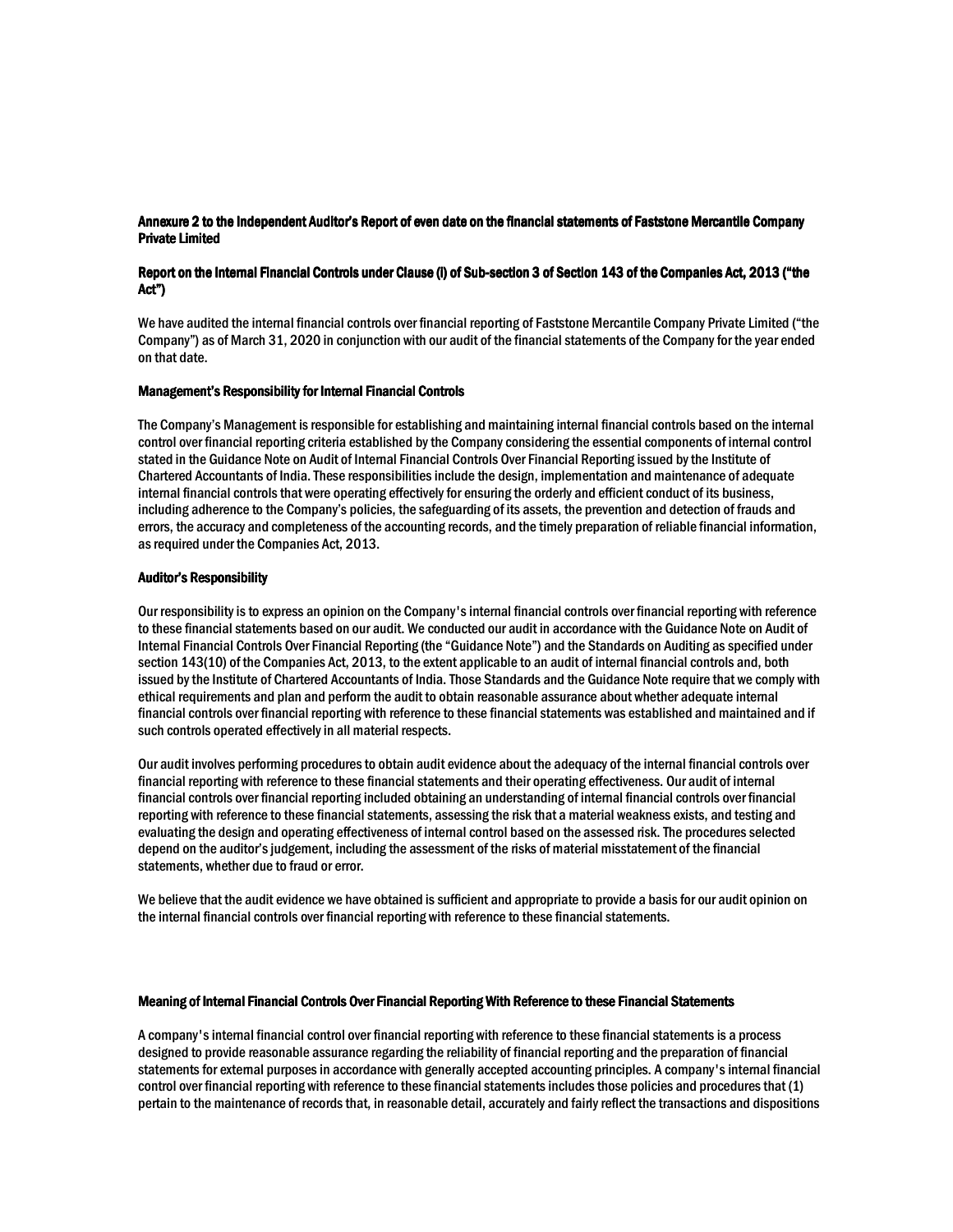of the assets of the company; (2) provide reasonable assurance that transactions are recorded as necessary to permit preparation of financial statements in accordance with generally accepted accounting principles, and that receipts and expenditures of the company are being made only in accordance with authorisations of management and directors of the company; and (3) provide reasonable assurance regarding prevention or timely detection of unauthorised acquisition, use, or disposition of the company's assets that could have a material effect on the financial statements.

# Inherent Limitations of Internal Financial Controls Over Financial Reporting With Reference to these Financial Statements

Because of the inherent limitations of internal financial controls over financial reporting with reference to these financial statements, including the possibility of collusion or improper management override of controls, material misstatements due to error or fraud may occur and not be detected. Also, projections of any evaluation of the internal financial controls over financial reporting with reference to these financial statements to future periods are subject to the risk that the internal financial control over financial reporting with reference to these financial statements may become inadequate because of changes in conditions, or that the degree of compliance with the policies or procedures may deteriorate.

#### **Opinion**

In our opinion, the Company has, in all material respects, adequate internal financial controls over financial reporting with reference to these financial statements and such internal financial controls over financial reporting with reference to these financial statements were operating effectively as at March 31, 2020, based on the internal control over financial reporting criteria established by the Company considering the essential components of internal control stated in the Guidance Note on Audit of Internal Financial Controls Over Financial Reporting issued by the Institute of Chartered Accountants of India.

For SRBC&COLLP **Chartered Accountants** ICAI Firm Registration Number: 324982E/E300003

#### per Paul Alvares

Partner Membership Number: 105754 UDIN: 20105754AAAACD1316 **Place of Signature: Pune** Date: May 25, 2020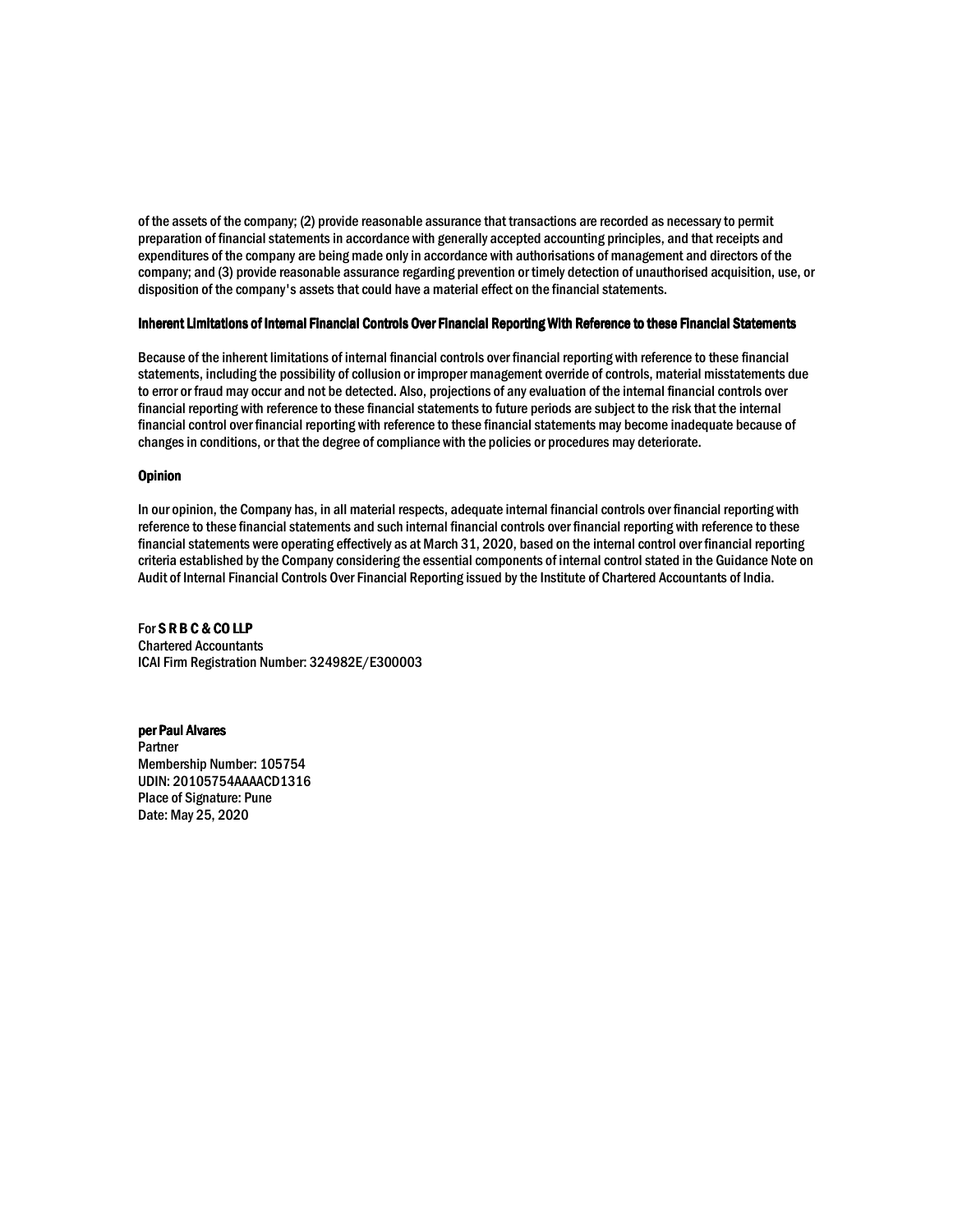# **FASTSTONE MERCANTILE COMPANY PRIVATE LIMITED BALANCE SHEET AS AT MARCH 31, 2020**

|                                                                              |                |                          | Amount ₹       |
|------------------------------------------------------------------------------|----------------|--------------------------|----------------|
| <b>Particulars</b>                                                           | <b>Notes</b>   | As at                    | As at          |
|                                                                              |                | March 31, 2020           | March 31, 2019 |
| <b>ASSETS</b>                                                                |                |                          |                |
| <b>Non-current assets</b>                                                    |                |                          |                |
| (a) Financial assets - Investments                                           | 3              |                          |                |
| (b) Income tax assets (net)                                                  | 4              | 179,077                  | 182,830        |
| <b>Total non-current assets</b>                                              |                | 179,077                  | 182,830        |
| <b>Current assets</b>                                                        |                |                          |                |
| (a) Financial assets                                                         |                |                          |                |
| (i) Cash and cash equivalents                                                | 5              | 12,693,102               | 12,909,651     |
| (ii) Loans                                                                   | 6              | 74,990                   |                |
| (iii) Other financial assets                                                 | $\overline{7}$ | 80,908                   | 118,565        |
| <b>Total current assets</b>                                                  |                | 12,849,000               | 13,028,216     |
| <b>TOTAL ASSETS</b>                                                          |                | 13,028,077               | 13,211,046     |
|                                                                              |                |                          |                |
| <b>EQUITY AND LIABILITIES</b>                                                |                |                          |                |
| <b>Equity</b>                                                                |                |                          |                |
| (a) Equity share capital                                                     | 8              | 100,000                  | 100,000        |
| (b) Other equity                                                             |                | 12,893,267               | 12,601,863     |
| <b>Total equity</b>                                                          |                | $\overline{12}$ ,993,267 | 12,701,863     |
|                                                                              |                |                          |                |
| <b>Current liabilities</b>                                                   |                |                          |                |
| (a) Financial liabilities                                                    |                |                          |                |
| Trade payables                                                               |                |                          |                |
| (i) Total outstanding dues of micro and small enterprises                    |                |                          |                |
| (refer note 15)<br>(ii) Total outstanding dues of creditors other than micro |                |                          |                |
| and small enterprises                                                        |                | 34,810                   |                |
| (b) Other current liabilities                                                | 9              |                          | 509,183        |
|                                                                              |                |                          |                |
| <b>Total current liabilities</b>                                             |                | 34,810                   | 509,183        |
|                                                                              |                |                          |                |
| <b>TOTAL EQUITY AND LIABILITIES</b>                                          |                | 13,028,077               | 13,211,046     |
|                                                                              |                |                          |                |

The accompanying notes are an integral part of the financial statements

As per our report of even date

# For SRBC&COLLP **Chartered Accountants**

ICAI Firm Registration No.: 324982E/E300003

# For and on behalf of the Board of Directors of FASTSTONE MERCANTILE COMPANY PRIVATE LIMITED

per Paul Alvares Partner Membership No.: 105754 Pune, May 25, 2020

**Chandrakant Khubchand Agrawal** Director DIN: 02525499

Rakeshchandra Jagdishprasad Sinha Director DIN: 07340998 Mumbai, May 25, 2020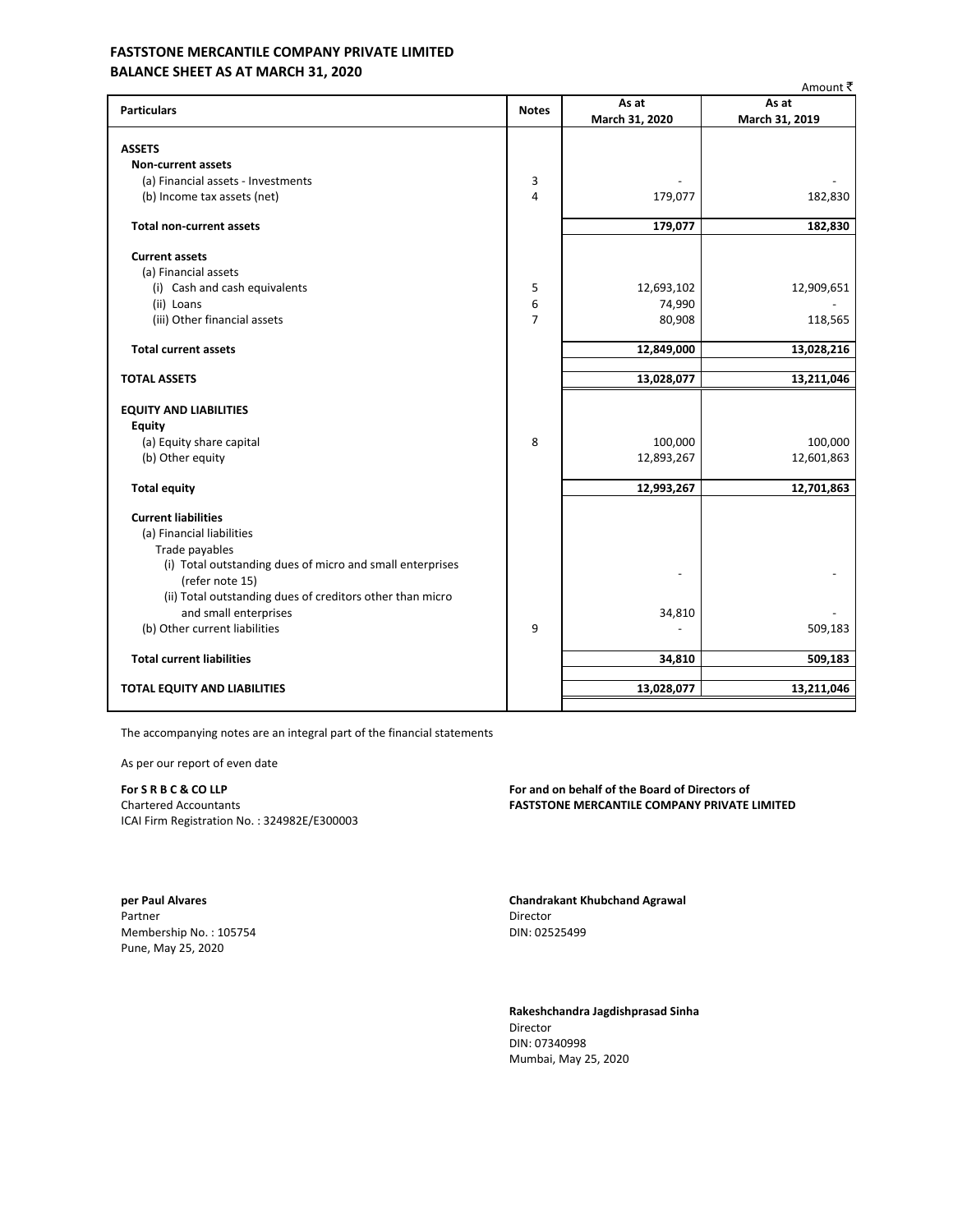# FASTSTONE MERCANTILE COMPANY PRIVATE LIMITED STATEMENT OF PROFIT AND LOSS FOR THE YEAR ENDED MARCH 31, 2020

|                                                                         |              |                    | Amount ₹           |
|-------------------------------------------------------------------------|--------------|--------------------|--------------------|
| <b>Particulars</b>                                                      | <b>Notes</b> | For the year ended | For the year ended |
|                                                                         |              | March 31, 2020     | March 31, 2019     |
|                                                                         |              |                    |                    |
| (I) Income                                                              |              |                    |                    |
| Other income                                                            | 10           | 445,495            | 5,595,200          |
|                                                                         |              |                    |                    |
| Total income (I)                                                        |              | 445,495            | 5,595,200          |
| (II) Expenses                                                           |              |                    |                    |
| Finance cost                                                            | 11           | 3,822              | 3,821,918          |
| Other expenses                                                          | 12           | 50,331             | 123,228            |
|                                                                         |              |                    |                    |
| Total expenses (II)                                                     |              | 54,153             | 3,945,146          |
|                                                                         |              |                    |                    |
| (III) Profit before tax (I - II)                                        |              | 391,342            | 1,650,054          |
| (IV) Tax expenses                                                       |              |                    |                    |
| Current tax                                                             | 13           | 99,938             | 429,015            |
|                                                                         |              |                    |                    |
| (V) Profit for the year (III - IV)                                      |              | 291,404            | 1,221,039          |
|                                                                         |              |                    |                    |
| Total comprehensive income for the year                                 |              | 291,404            | 1,221,039          |
| Earnings per equity share (face value per equity shares - $\bar{z}$ 10) |              |                    |                    |
| Basic (in ₹)                                                            | 14           | 29.14              | 122.10             |
| Diluted (in ₹)                                                          |              | 29.14              | 122.10             |

The accompanying notes are an integral part of the financial statements

As per our report of even date

For SRBC&COLLP

**Chartered Accountants** ICAI Firm Registration No.: 324982E/E300003 For and on behalf of the Board of Directors of **FASTSTONE MERCANTILE COMPANY PRIVATE LIMITED** 

per Paul Alvares Partner Membership No.: 105754 Pune, May 25, 2020

**Chandrakant Khubchand Agrawal** Director DIN: 02525499

Rakeshchandra Jagdishprasad Sinha Director DIN: 07340998 Mumbai, May 25, 2020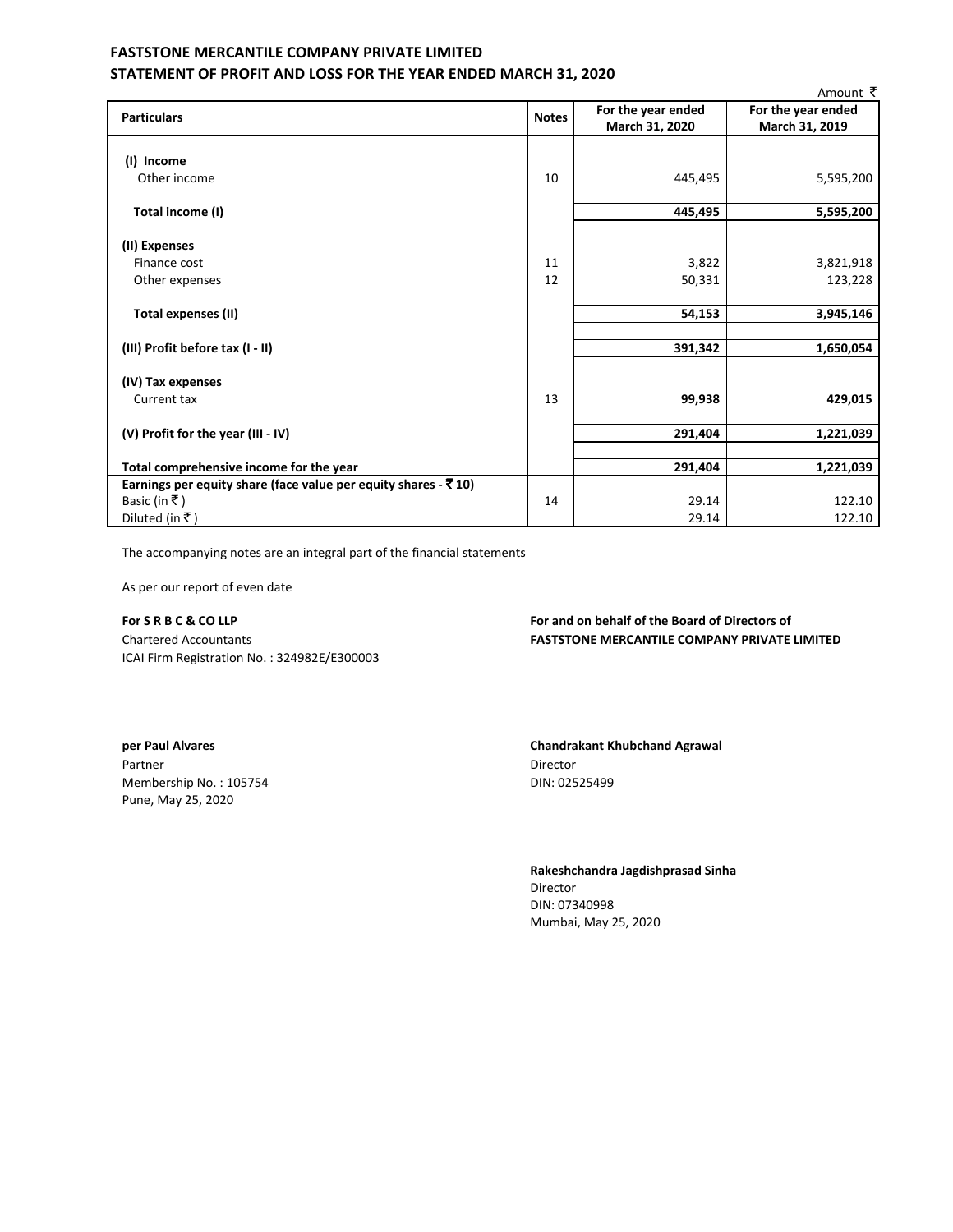# **FASTSTONE MERCANTILE COMPANY PRIVATE LIMITED** STATEMENT OF CHANGES IN EQUITY FOR THE YEAR ENDED MARCH 31, 2020

|                                         |                                |                                                                                           | Amount ₹   |
|-----------------------------------------|--------------------------------|-------------------------------------------------------------------------------------------|------------|
| <b>Particulars</b>                      | <b>Equity share</b><br>capital | <b>Reserve and surplus</b><br><b>Retained earnings</b><br>(Surplus in profit and<br>loss) | Total      |
| Balance as at March 31, 2018            | 100,000                        | 11,380,824                                                                                | 11,480,824 |
| Profit for the year                     |                                | 1,221,039                                                                                 | 1,221,039  |
| Total comprehensive income for the year |                                | 1,221,039                                                                                 | 1,221,039  |
|                                         | 100,000                        |                                                                                           |            |
| Balance as at March 31, 2019            |                                | 12,601,863                                                                                | 12,701,863 |
| Profit for the year                     |                                | 291,404                                                                                   | 291,404    |
| Total comprehensive income for the year |                                | 291,404                                                                                   | 291,404    |
|                                         |                                |                                                                                           |            |
| Balance as at March 31, 2020            | 100,000                        | 12,893,267                                                                                | 12,993,267 |

The accompanying notes are an integral part of the financial statements

As per our report of even date

For S R B C & CO LLP **Chartered Accountants** ICAI Firm Registration No.: 324982E/E300003 For and on behalf of the Board of Directors of **FASTSTONE MERCANTILE COMPANY PRIVATE LIMITED** 

per Paul Alvares Partner Membership No.: 105754 Pune, May 25, 2020

**Chandrakant Khubchand Agrawal** Director DIN: 02525499

Rakeshchandra Jagdishprasad Sinha Director

DIN: 07340998 Mumbai, May 25, 2020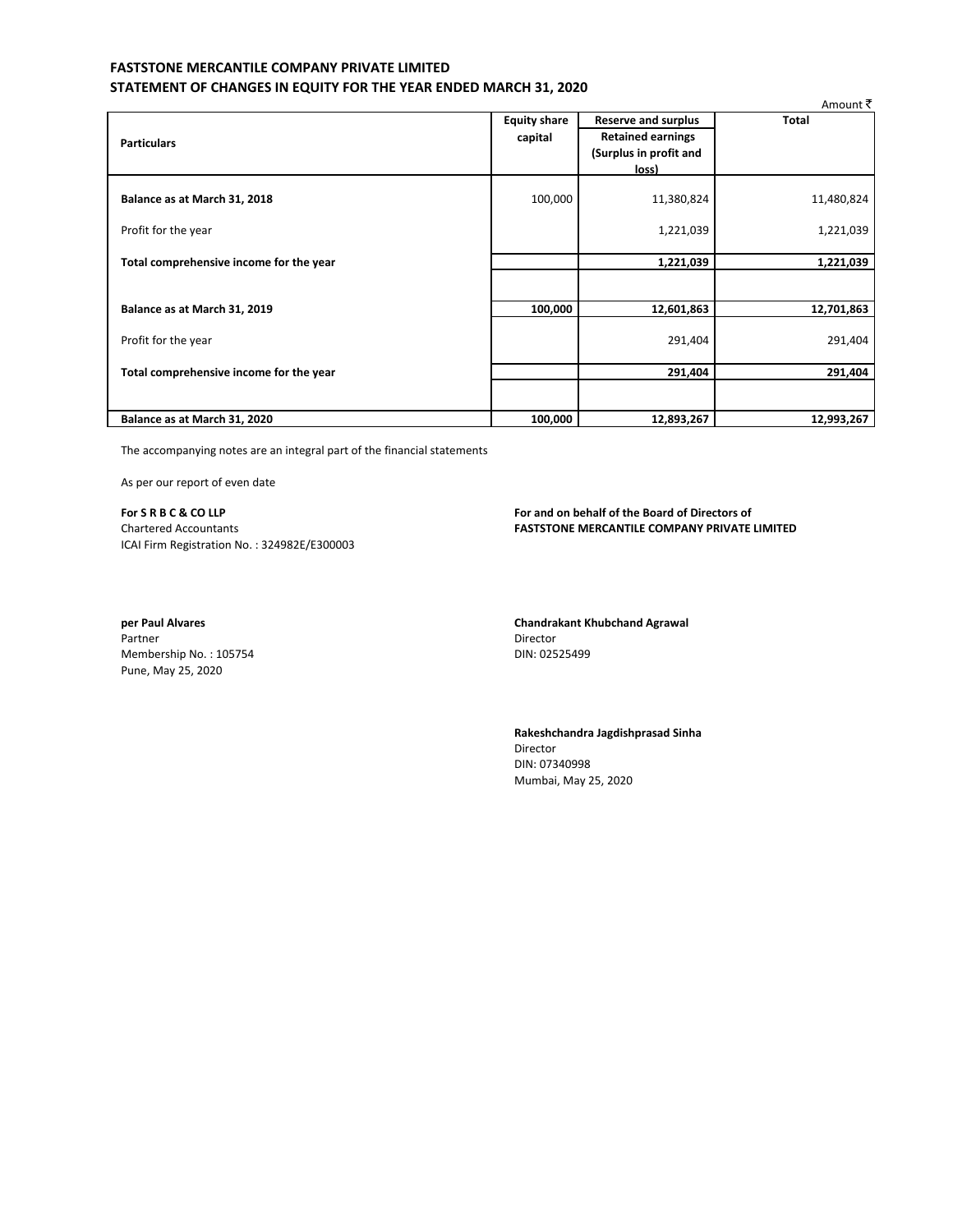# **FASTSTONE MERCANTILE COMPANY PRIVATE LIMITED** CASH FLOW STATEMENT FOR THE YEAR ENDED MARCH 31, 2020

|                                                                |                    |                |                    | Amount ₹       |
|----------------------------------------------------------------|--------------------|----------------|--------------------|----------------|
|                                                                | For the year ended |                | For the year ended |                |
| <b>PARTICULARS</b>                                             |                    | March 31, 2020 |                    | March 31, 2019 |
| A) Cash flow from operating activities                         |                    |                |                    |                |
| Profit Before Tax                                              | 391,342            |                | 1,650,054          |                |
| Adjustments for:                                               |                    |                |                    |                |
| Interest income                                                | (445, 495)         |                | (5,595,200)        |                |
| Finance cost                                                   | 3,822              |                |                    |                |
| Operating loss before working capital changes                  | (50, 331)          |                | (3,945,146)        |                |
| Movements in working capital:                                  |                    |                |                    |                |
| Decrease in other current financial assets                     | 28,025             |                |                    |                |
| (Decrease) / increase in trade and other payables              | (474, 373)         |                | 476,403            |                |
| Cash generated / (used) in operations                          | (496, 679)         |                | (3,468,743)        |                |
| Income tax paid (net of refund)                                | (96, 185)          |                | (609, 520)         |                |
| Net cash used in operating activities (A)                      |                    | (592, 864)     |                    | (4,078,263)    |
| B) Cash flow from investing activities                         |                    |                |                    |                |
| Loan given                                                     |                    |                |                    |                |
| Subsidiary company                                             | (69, 585)          |                |                    |                |
| Interest received                                              | 449,722            |                | 5,595,200          |                |
| Decrease / (Increase) in accrued interest                      |                    |                | (30, 415)          |                |
| Net cash generated from investing activities (B)               |                    | 380,137        |                    | 5,564,785      |
| C) Cash flow from financing activities                         |                    |                |                    |                |
| Interest paid                                                  | (3,822)            |                |                    |                |
| Net cash used in financing activities (C)                      |                    | (3,822)        |                    |                |
| Net Increase / (decrease) in cash and cash equivalents (A+B+C) |                    | (216, 549)     |                    | 1,486,522      |
| Cash and cash equivalents at beginning of the year             |                    | 12,909,651     |                    | 11,423,129     |
| Cash and cash equivalents at the end of the year               |                    | 12,693,102     |                    | 12,909,651     |

| Cash and cash equivalents comprises of : (refer note 5)<br>Amount ₹ |                |                |  |
|---------------------------------------------------------------------|----------------|----------------|--|
| <b>Particulars</b>                                                  | As at          | As at          |  |
|                                                                     | March 31, 2020 | March 31, 2019 |  |
| Cash on hand                                                        | -              | 3,533          |  |
| Balances with banks                                                 |                |                |  |
| In current accounts                                                 | 193.102        | 406,118        |  |
| In deposit accounts with original maturity less than 3 months       | 12,500,000     | 12,500,000     |  |
|                                                                     | 12,693,102     | 12,909,651     |  |

The accompanying notes are an integral part of the financial statements

As per our report of even date

# For S R B C & CO LLP

**Chartered Accountants** ICAI Firm Registration No.: 324982E/E300003

per Paul Alvares Partner Membership No.: 105754 Pune, May 25, 2020

For and on behalf of the Board of Directors of **FASTSTONE MERCANTILE COMPANY PRIVATE LIMITED** 

**Chandrakant Khubchand Agrawal** Director DIN: 02525499

Rakeshchandra Jagdishprasad Sinha Director DIN: 07340998

Mumbai, May 25, 2020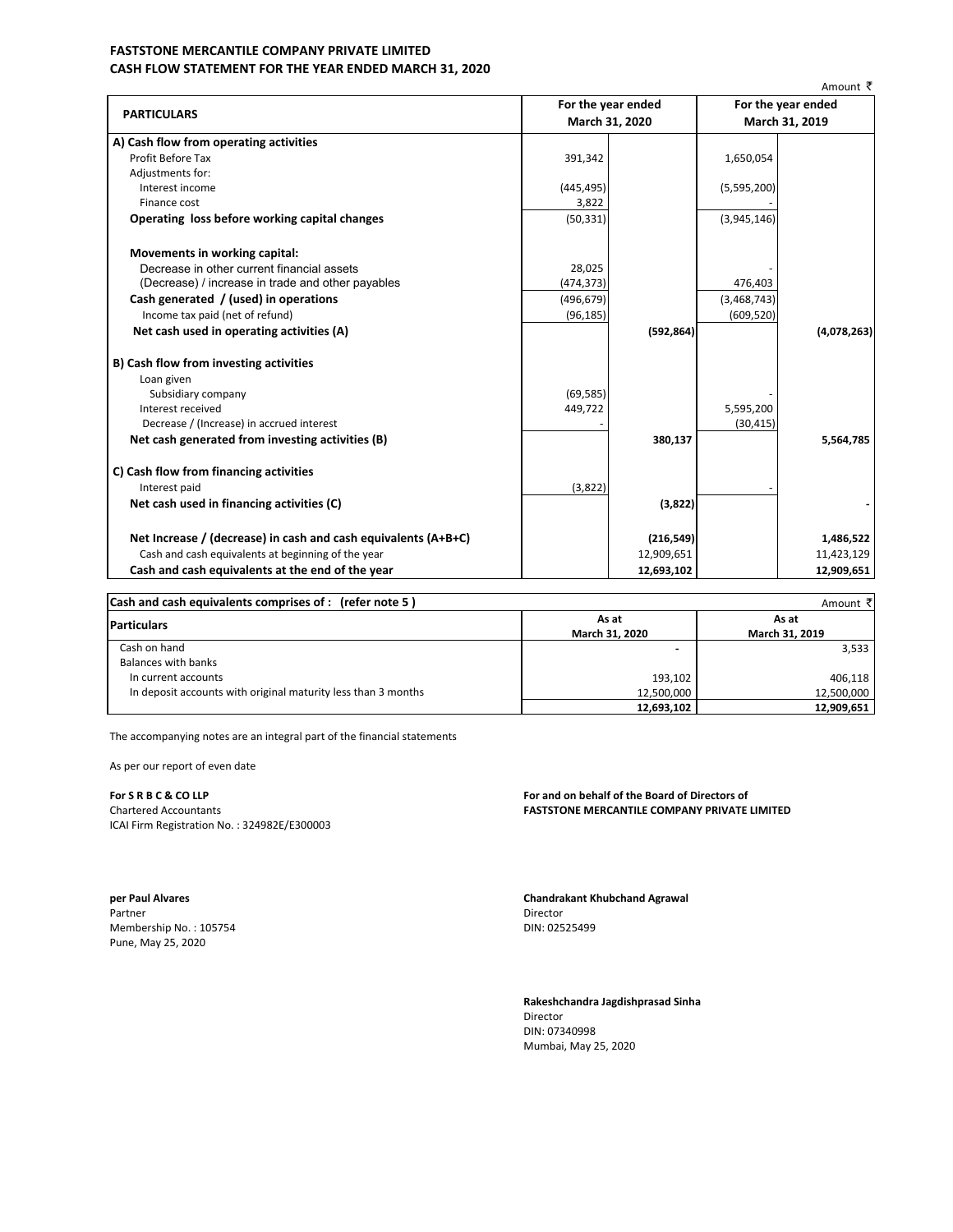# 1. General Information

Faststone Mercantile Company Private Limited ("the Company") is a private limited company incorporated and domiciled in India, having it's registered office at Acme Plaza, Andheri-Kurla Road, Andheri (East), Mumbai - 400 059. The Company is a 100% subsidiary of Sun Pharmaceutical Industries Ltd.

The Financial statements were authorised for issue in accordance with a resolution of the directors on May 25, 2020.

# 2. SIGNIFICANT ACCOUNTING POLICIES :

### 2.1 Statement of compliance

The Company has prepared financial statements for the year ended March 31, 2020 in accordance with Indian Accounting Standards (Ind AS) notified under the Companies (Indian Accounting Standards) Rules, 2015 together with the comparative period data as at and for the year ended March 31, 2019.

### 2.2 Basis of preparation and presentation

The financial statements have been prepared on the historical cost basis, except for certain financial instruments that are measured at fair values at the end of each reporting period, as explained in the accounting policies below.

Historical cost is generally based on the fair value of the consideration given in exchange for goods and services. Fair value is the price that would be received to sell an asset or paid to transfer a liability in an orderly transaction between market participants at the measurement date, regardless of whether that price is directly observable or estimated using another valuation technique. In estimating the fair value of an asset or a liability, the Company takes into account the characteristics of the asset or liability if market participants would take those characteristics into account when pricing the asset or liability at the measurement date. Fair value for measurement and/or disclosure purposes in these financial statements is determined on such a basis, except for share-based payment transactions that are within the scope of Ind AS 102, leasing transactions that are within the scope of Ind AS 116, and measurements that have some similarities to fair value but are not fair value, such as net realisable value in Ind AS 2 or value in use in Ind AS 36.

In addition, for financial reporting purposes, fair value measurements are categorised into Level 1, 2, or 3 based on the degree to which the inputs to the fair value measurements are observable and the significance of the inputs to the fair value measurement in its entirety, which are described as follows:

• Level 1 inputs are quoted prices (unadjusted) in active markets for identical assets or liabilities that the entity can access at the measurement date;

. Level 2 inputs are inputs, other than quoted prices included within Level 1, that are observable for the asset or liability, either directly or indirectly; and

• Level 3 inputs are unobservable inputs for the asset or liability.

The Company has consistently applied the following accounting policies to all periods presented in these financial statements.

# A. Current vs Non-current

The Company presents assets and liabilities in the balance sheet based on current / non-current classification. An asset is treated as current when it is:

- Expected to be realised or intended to be sold or consumed in normal operating cycle
- . Held primarily for the purpose of trading
- Expected to be realised within twelve months after the reporting period, or
- Cash or cash equivalent unless restricted from being exchanged or used to settle a liability for at least twelve months after the reporting period

All other assets are classified as non-current.

A liability is current when:

- It is expected to be settled in normal operating cycle
- It is held primarily for the purpose of trading
- . It is due to be settled within twelve months after the reporting period, or
- . There is no unconditional right to defer the settlement of the liability for at least twelve months after the reporting period

The Company classifies all other liabilities as non-current.

The operating cycle is the time between the acquisition of assets for processing and their realisation in cash and cash equivalents. The Company has identified twelve months as its operating cycle.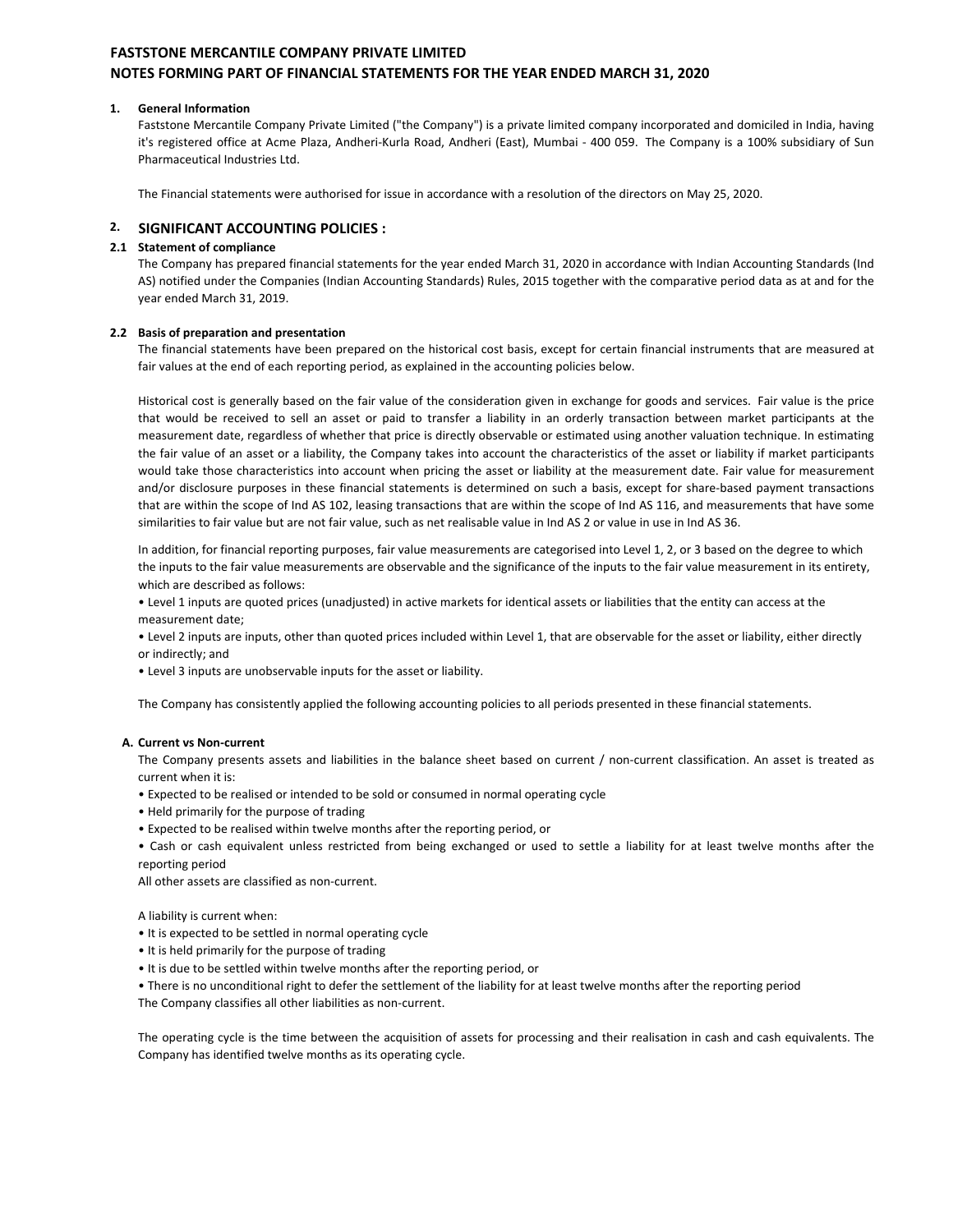### **B. Financial instruments**

A financial instrument is any contract that gives rise to a financial asset of one entity and a financial liability or equity instrument of another entity.

# **Financial Assets**

#### i. Initial recognition and measurement

All financial assets are recognised initially at fair value plus, in the case of financial assets not recorded at fair value through profit or loss, transaction costs that are attributable to the acquisition of the financial asset. Purchases or sales of financial assets that require delivery of assets within a time frame established by regulation or convention in the market place (regular way trades) are recognised on the trade date.

#### ii. Subsequent measurement

For purposes of subsequent measurement, financial assets are classified in four categories:

- Debt instruments at amortised cost
- Debt instruments at fair value through other comprehensive income (FVTOCI)
- . Debt instruments and equity instruments at fair value through profit or loss (FVTPL)
- Equity instruments measured at fair value through other comprehensive income (FVTOCI)

### iii. Debt instruments at amortised cost

A 'debt instrument' is measured at the amortised cost if both the following conditions are met:

a) The asset is held within a business model whose objective is to hold assets for collecting contractual cash flows, and

b) Contractual terms of the asset give rise on specified dates to cash flows that are solely payments of principal and interest (SPPI) on the principal amount outstanding

After initial measurement, such financial assets are subsequently measured at amortised cost using the effective interest rate (EIR) method. Amortised cost is calculated by taking into account any discount or premium on acquisition and fees or costs that are an integral part of the EIR. The EIR amortisation is included in Other Income in the profit or loss. The losses arising from impairment are recognised in the profit or loss.

# iv. Debt instrument at FVTPL

FVTPL is a residual category for debt instruments. Any debt instrument, which does not meet the criteria for categorization as at amortized cost or as FVTOCI, is classified as at FVTPL.

In addition, the Company may elect to designate a debt instrument, which otherwise meets amortized cost or FVTOCI criteria, as at FVTPL. However, such election is allowed only if doing so reduces or eliminates a measurement or recognition inconsistency (referred to as 'accounting mismatch'). The Company has not designated any debt instrument as at FVTPL.

Debt instruments included within the FVTPL category are measured at fair value with all changes recognized in the profit or loss.

#### v. Equity instruments

Equity instruments included within the FVTPL category are measured at fair value with all changes recognized in the profit or loss.

### **Financial liabilities and equity instruments**

#### **Classification as debt or equity**

Debt and equity instruments issued by the Company are classified as either financial liabilities or as equity in accordance with the substance of the contractual arrangements and the definitions of a financial liability and an equity instrument.

#### a. Equity Instruments

An equity instrument is any contract that evidences a residual interest in the assets of an entity after deducting all of its liabilities. Equity instruments issued by the Company are recognised at the proceeds received, net of direct issue costs.

### b. Compound financial instruments

The component parts of compound financial instruments (convertible notes) issued by the Company are classified separately as financial liabilities and equity in accordance with the substance of the contractual arrangements and the definitions of a financial liability and an equity instrument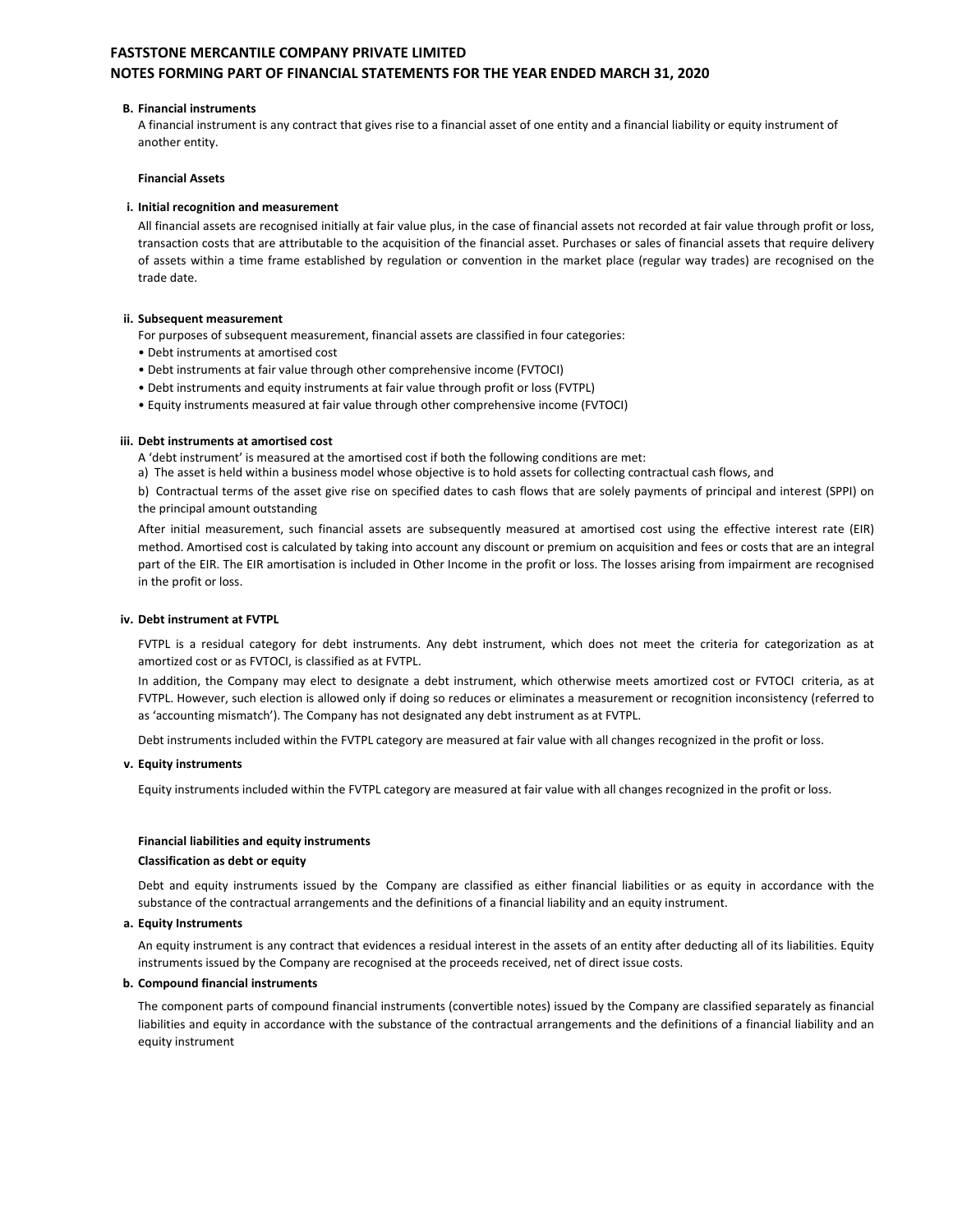#### i. Initial recognition and measurement

All financial liabilities are recognised initially at fair value and, in the case of loans and borrowings and payables, net of directly attributable transaction costs.

#### ii. Subsequent measurement

All financial liabilities are subsequently measured at amortised cost using the effective interest method or at FVTPL.

### Financial liabilities at fair value through profit or loss

Financial liabilities are classified as at FVTPL when the financial liability is either contingent consideration recognised by the Company as an acquirer in a business combination to which Ind AS 103 applies or is held for trading or is designated upon initial recognition as at fair value through profit or loss. Financial liabilities are classified as held for trading if they are incurred principally for the purpose of repurchasing in the near term or on initial recognition it is part of a portfolio of identified financial instruments that the Group manages together and has a recent actual pattern of short-term profit-taking. This category also includes derivative entered into by the group that are not designated and effective as hedging instruments in hedge relationships as defined by Ind AS 109. Gains or losses on liabilities held for trading are recognised in the profit or loss.

Financial liabilities designated upon initial recognition at fair value through profit or loss are designated as such at the initial date of recognition, and only if the criteria in Ind AS 109 are satisfied. For non-held-for-trading financial liabilities designated as at FVTPL, fair value gains/ losses attributable to changes in own credit risk are recognized in OCI, unless the recognition of the effects of changes in the liability's credit risk in other comprehensive income would create or enlarge an accounting mismatch in profit or loss, in which case these effects of changes in credit risk are recognised in profit or loss. These gains/ loss are not subsequently transferred to profit or loss. All other changes in fair value of such liability are recognised in the statement of profit or loss. The Company has not designated any financial liability as at fair value through profit and loss.

### Financial liabilities subsequently measured at amortised cost

Financial liabilities that are not held-for-trading and are not designated as at FVTPL are measured at amortised cost at the end of subsequent accounting periods. The carrying amounts of financial liabilities that are subsequently measured at amortised cost are determined based on the effective interest method. Interest expense that is not capitalised as part of costs of an asset is included in the 'Finance costs' line item

#### C. Revenue

### **Interest Income**

Interest income from a financial asset is recognised when it is probable that the economic benefits will flow to the Company and the amount of income can be measured reliably. Interest income is accrued on a time basis, by reference to the principal outstanding and at the effective interest rate applicable, which is the rate that exactly discounts estimated future cash receipts through the expected life of the financial asset to that asset's net carrying amount on initial recognition.

#### D. Income tax

Income tax expense consists of current and deferred tax. Income tax expense is recognised in profit or loss except to the extent that it relates to items recognised in OCI or directly in equity, in which case it is recognised in OCI or directly in equity respectively. Current tax is the expected tax payable on the taxable profit for the year, using tax rates enacted or substantively enacted by the end of the reporting period, and any adjustment to tax payable in respect of previous years. Current tax assets and tax liabilities are offset where the Company has a legally enforceable right to offset and intends either to settle on a net basis, or to realise the asset and settle the liability simultaneously.

Deferred tax is recognised on temporary differences between the carrying amounts of assets and liabilities in the financial statements and the corresponding tax bases used in the computation of taxable profit.

Deferred tax is measured at the tax rates that are expected to be applied to the temporary differences when they reverse, based on the laws that have been enacted or substantively enacted by the end of the reporting period. Deferred tax assets and liabilities

are offset if there is a legally enforceable right to set off corresponding current tax assets against current tax liabilities and the deferred tax assets and deferred tax liabilities relate to income taxes levied by the same tax authority on the Company.

A deferred tax asset is recognised to the extent that it is probable that future taxable profits will be available against which the temporary difference can be utilised. Deferred tax assets are reviewed at each reporting date and are reduced to the extent that it is no longer probable that the related tax benefit will be realised.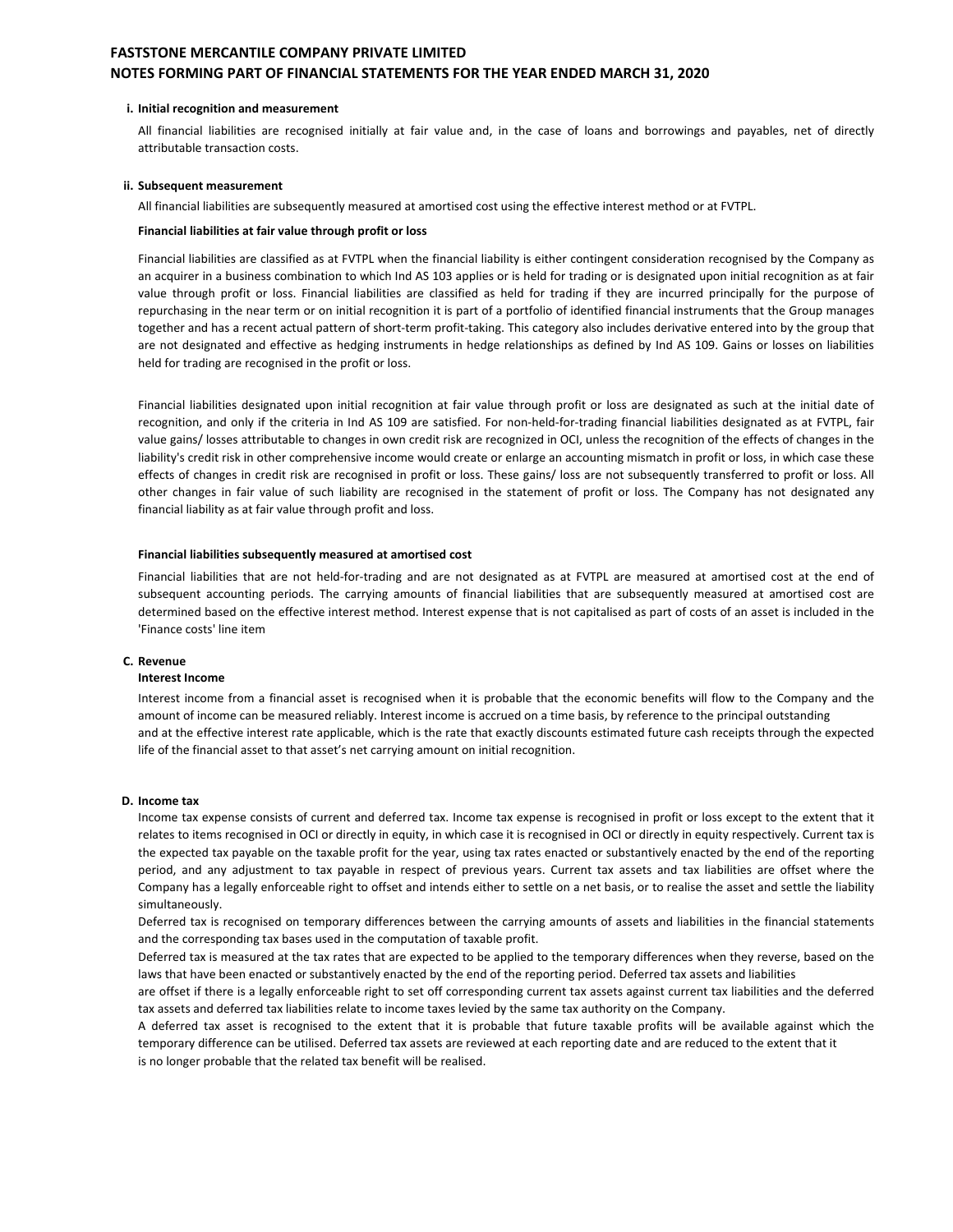Minimum Alternate Tax ('MAT') under the provisions of the Income-tax Act, 1961 is recognised as current tax in the Statement of Profit and Loss. The credit available under the Income-tax Act, 1961 in respect of MAT paid is recognised as an asset only when and to the extent there is convincing evidence that the Company will pay normal income tax during the period for which the MAT credit can be carried forward for set-off against the normal tax liability. MAT credit recognised as an asset is reviewed at each Balance Sheet date and written down to the extent the aforesaid convincing evidence no longer exists.

### E. Provisions, Contingent Liabilities and Contingent Assets

Provisions are recognised when the Company has a present obligation (legal or constructive) as a result of past event, it is probable that an outflow of resources embodying economic benefits will be required to settle the obligation and a reliable estimate can be made of the amount of obligation. The expense relating to a provision is presented in the statement of profit and loss net of any reimbursement.

Contingent liability is disclosed for (i) Possible obligations which will be confirmed only by future events not wholly within the control of the Company or (ii) Present obligations arising from past events where it is not probable that an outflow of resources will be required to settle the obligation or a reliable estimate of the amount of the obligation cannot be made.

Contingent assets are not recognised in the financial statements.

#### F. Cash and cash equivalents

Cash and cash equivalents in the balance sheet comprise cash at banks and on hand and short-term deposits with an original maturity of three months or less, which are subject to an insignificant risk of changes in value.

For the purpose of the statement of cash flows, cash and cash equivalents consist of cash and short-term deposits, as defined above, net of outstanding bank overdrafts as they are considered an integral part of the Company's cash management.

#### G. Earnings per share

The Company presents basic and diluted earnings per share ("EPS") data for its equity shares. Basic EPS is calculated by dividing the profit or loss attributable to equity shareholders of the Company by the weighted average number of equity shares outstanding during the period. Diluted EPS is determined by adjusting the profit or loss attributable to equity shareholders and the weighted average number of equity shares outstanding for the effects of all dilutive potential ordinary shares.

The number of equity shares and potentially dilutive equity shares are adjusted retrospectively for all periods presented for any share splits and bonus shares issues including for changes effected prior to the approval of the financial statements by the Board of Directors.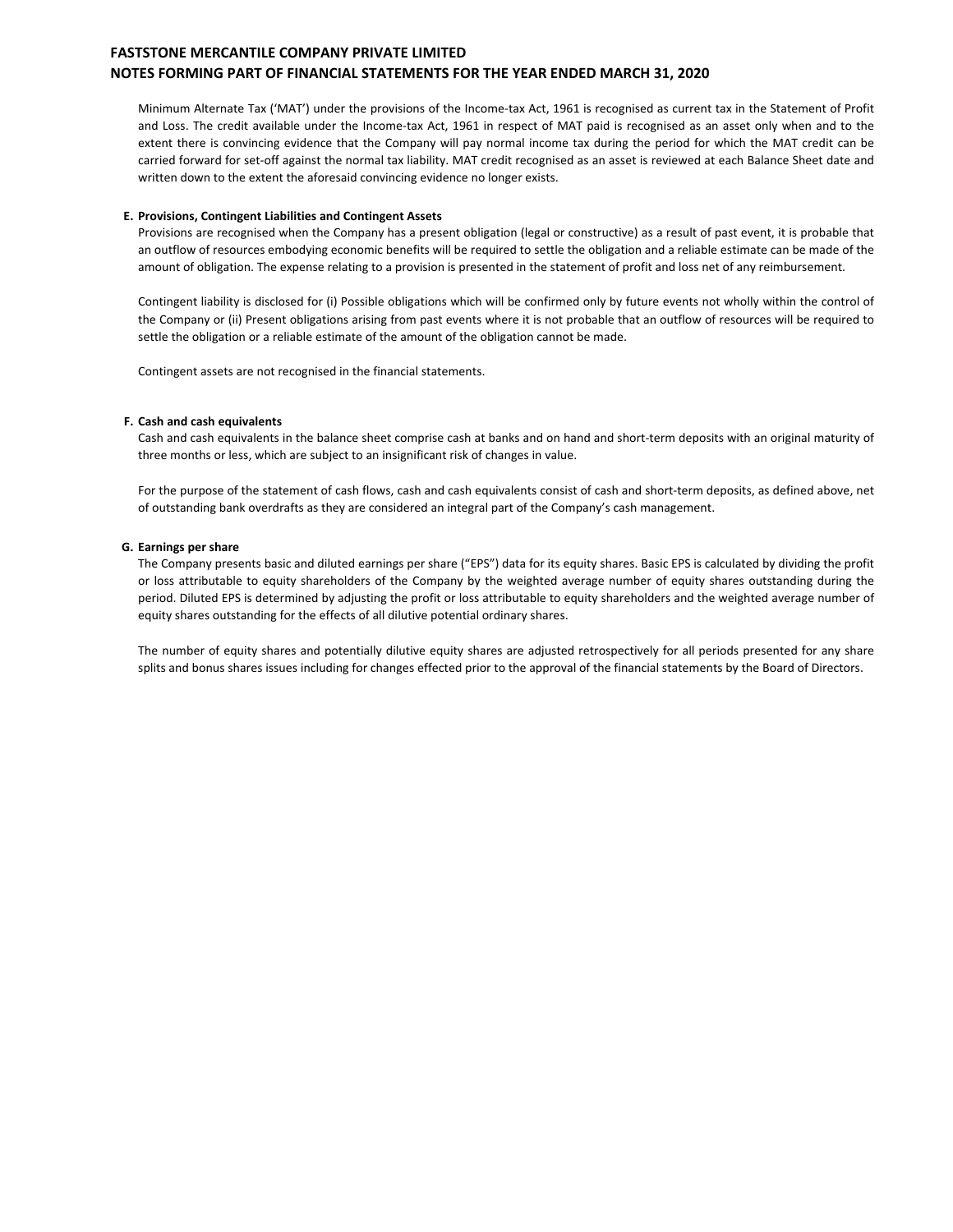NOTE: 3

| <b>INVESTMENTS</b>                           |        |                         |        | Amount ₹                |
|----------------------------------------------|--------|-------------------------|--------|-------------------------|
| <b>Particulars</b>                           |        | As at<br>March 31, 2020 |        | As at<br>March 31, 2019 |
|                                              | Qty.   |                         | Qty.   |                         |
| <b>NON CURRENT</b>                           |        |                         |        |                         |
| Unquoted - (At cost)                         |        |                         |        |                         |
| Caraco Pharmaceuticals Private Limited (*)   | 10,000 | -                       | 10,000 |                         |
| <b>Total other investments - Non current</b> | 10,000 | -                       | 10,000 |                         |
|                                              |        |                         |        |                         |

\* The Company received the shares of Caraco Pharmaceuticals Private Limited from Sun Pharma Industries Inc. in previous year. As net worth of Caraco Pharmaceuticals private Limited has eroded completely, the parties agreed not to exchange any monetary consideration. Hence the investment value in Caraco Pharmaceutical Limited is NIL.

#### **NOTE: 4** INCOME TAV ACCETS (NET)

| Amount ₹<br><b>INCOME TAX ASSETS (NET)</b>                                  |                         |                         |  |  |
|-----------------------------------------------------------------------------|-------------------------|-------------------------|--|--|
| <b>Particulars</b>                                                          | As at<br>March 31, 2020 | As at<br>March 31, 2019 |  |  |
| Advance Income Tax<br>[Net of Provision ₹528,953 (March 31, 2019 ₹429,015)] | 179,077                 | 182,830                 |  |  |
|                                                                             | 179,077                 | 182,830                 |  |  |

 $NOTE: 5$ 

#### CASH AND CASH EQUIVALENTS Amount ₹ As at As at **Particulars** March 31, 2020 March 31, 2019 Cash on hand 3,533 Balances with banks 193,102 406,118 On current accounts 12,500,000 On deposit accounts with original maturity less than 3 months 12,500,000 12,909,651 12,693,102

# $NOTE: 6$

| <b>LOANS</b>                             |                | Amount ₹       |
|------------------------------------------|----------------|----------------|
| <b>Particulars</b>                       | As at          | As at          |
|                                          | March 31, 2020 | March 31, 2019 |
|                                          |                |                |
| Loans to related parties (refer note 18) |                |                |
| Unsecured, considered good               | 74,990         |                |
|                                          | 74.990         |                |

NOTE: 7

# OTHER CURRENT FINANCIAL ASSETS

| Amount ₹<br>OTHER CURRENT FINANCIAL ASSETS        |                         |                         |  |  |
|---------------------------------------------------|-------------------------|-------------------------|--|--|
| <b>Particulars</b>                                | As at<br>March 31, 2020 | As at<br>March 31, 2019 |  |  |
| Unsecured considered good unless stated otherwise |                         |                         |  |  |
| Interest accrued on deposits with banks           | 80.908                  | 90,540                  |  |  |
| Receivable from subsidiary                        |                         | 28,025                  |  |  |
|                                                   | 80.908                  | 118.565                 |  |  |

 $NOTE: 8$ **EQUITY SHARE CAPITAL** 

| <b>Particulars</b>                   | As at<br>March 31, 2020<br>March 31, 2019 |         | As at  |         |
|--------------------------------------|-------------------------------------------|---------|--------|---------|
|                                      | No.                                       |         | No.    |         |
| Authorised share capital             |                                           |         |        |         |
| Equity shares of ₹10 each            | 10,000                                    | 100,000 | 10,000 | 100,000 |
|                                      | 10,000                                    | 100,000 | 10,000 | 100,000 |
| Issued, subscribed and fully paid up |                                           |         |        |         |
| Equity shares of ₹10 each            | 10,000                                    | 100,000 | 10,000 | 100,000 |
|                                      | 10,000                                    | 100,000 | 10,000 | 100.000 |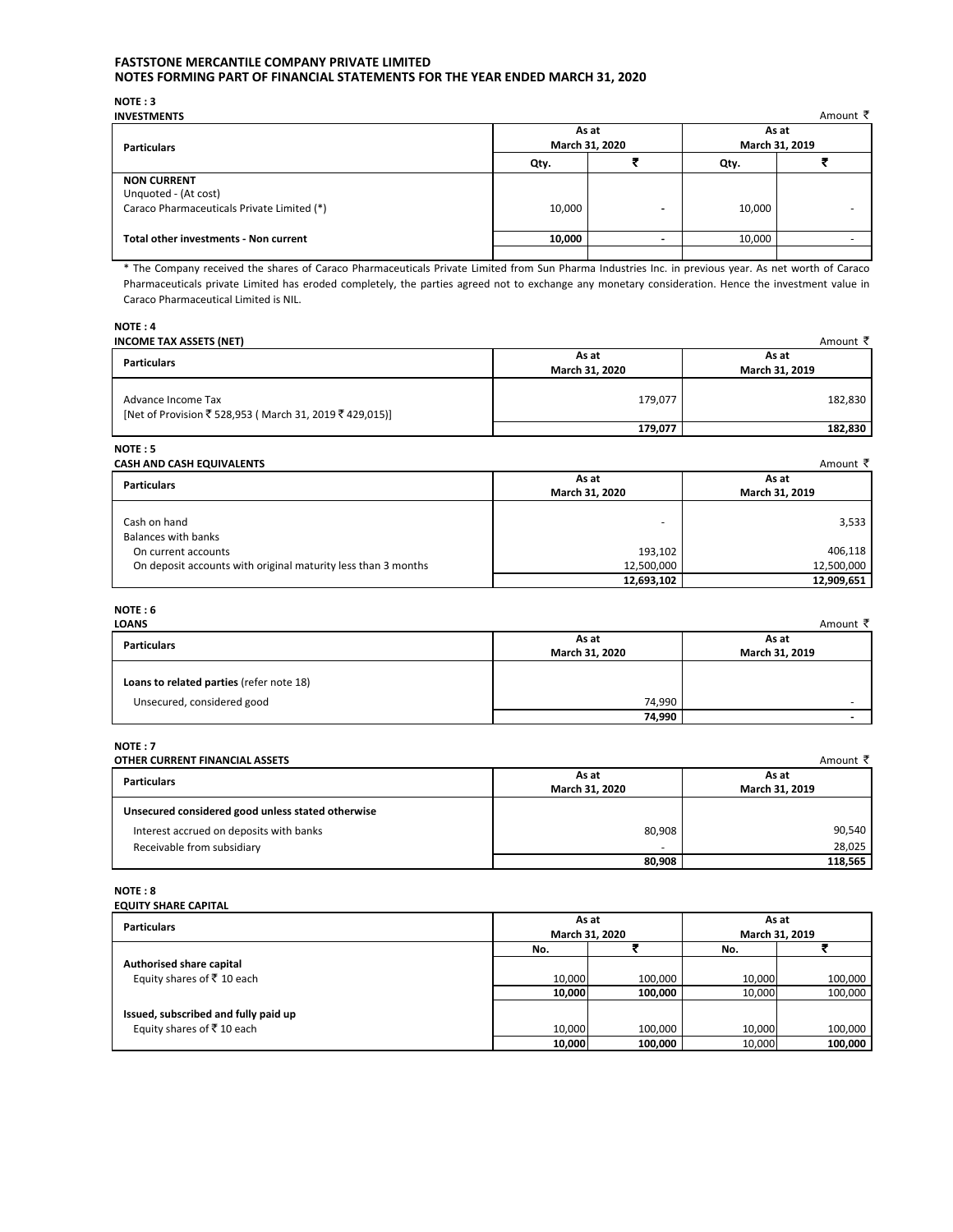# Reconciliation of the number of equity shares and amount outstanding at the beginning and at the end of reporting period March 31, 2020

| <b>Particulars</b>          | As at                    |                          | As at          |         |
|-----------------------------|--------------------------|--------------------------|----------------|---------|
|                             | March 31, 2020           |                          | March 31, 2019 |         |
|                             | No.                      |                          | No.            |         |
|                             |                          |                          |                |         |
| Opening balance             | 10,000                   | 100,000                  | 10,000         | 100,000 |
| Add: Issued during the year | $\overline{\phantom{a}}$ | $\overline{\phantom{a}}$ | $\sim$         |         |
| Closing balance             | 10,000                   | 100,000                  | 10,000         | 100,000 |

#### Details of shareholders holding more than 5% in the Company

| <b>Particulars</b>                | As at  | March 31, 2020 | As at<br>March 31, 2019 |      |
|-----------------------------------|--------|----------------|-------------------------|------|
| <b>Equity shares</b>              | No.    | %              | No.                     | %    |
| Sun Pharmaceutical Industries Ltd | 10,000 | 100%           | 10,000                  | 100% |

Rights, preference and restrictions attached to equity shares: The equity shares of the Company, having par value of ₹10 per share, rank pari passu in all respects including voting rights and entitlement to dividend.

No equity share have been issued as bonus or shares issued for consideration other than cash or bought back during the period of five years immediately preceding the reporting date.

# NOTE: 9

| OTHER CURRENT LIABILITIES |                | Amount ₹ै      |  |
|---------------------------|----------------|----------------|--|
| <b>Particulars</b>        | As at          | As at          |  |
|                           | March 31, 2020 | March 31, 2019 |  |
|                           |                |                |  |
| Others (Expenses Payable) | -              | 509,183        |  |
|                           | -              | 509,183        |  |

# **NOTE: 10**

| <b>OTHER INCOME</b>                                                                    |                             | Amount ₹                          |  |
|----------------------------------------------------------------------------------------|-----------------------------|-----------------------------------|--|
| <b>Particulars</b>                                                                     | For the year ended          | For the year ended                |  |
|                                                                                        | March 31, 2020              | March 31, 2019                    |  |
| Interest income on :<br>Bank deposits (at amortised cost)<br>Loan to the related party | 440,090<br>5,405<br>445.495 | 499,310<br>5,095,890<br>5.595.200 |  |

**NOTE: 11** 

| <b>FINANCE COST</b>                                                  |                    | Amount र           |  |
|----------------------------------------------------------------------|--------------------|--------------------|--|
| <b>Particulars</b>                                                   | For the year ended | For the year ended |  |
|                                                                      | March 31, 2020     | March 31, 2019     |  |
|                                                                      |                    |                    |  |
| Interest expense for financial liabilities carried at amortised cost | 3.822              | 3.821.918          |  |
|                                                                      | 3,822              | 3,821,918          |  |

# **NOTE: 12**

| <b>OTHER EXPENSES</b>               |                    | Amount र           |  |
|-------------------------------------|--------------------|--------------------|--|
| <b>Particulars</b>                  | For the year ended | For the year ended |  |
|                                     | March 31, 2020     | March 31, 2019     |  |
|                                     |                    |                    |  |
| Rates and taxes                     | 2,595              | 2,500              |  |
| Professional, legal and consultancy | 30,036             | 13,827             |  |
| Payments to auditors                |                    |                    |  |
| For audit                           | 17,700             | 106,601            |  |
| Miscellaneous expenses              |                    | 300                |  |
|                                     | 50,331             | 123,228            |  |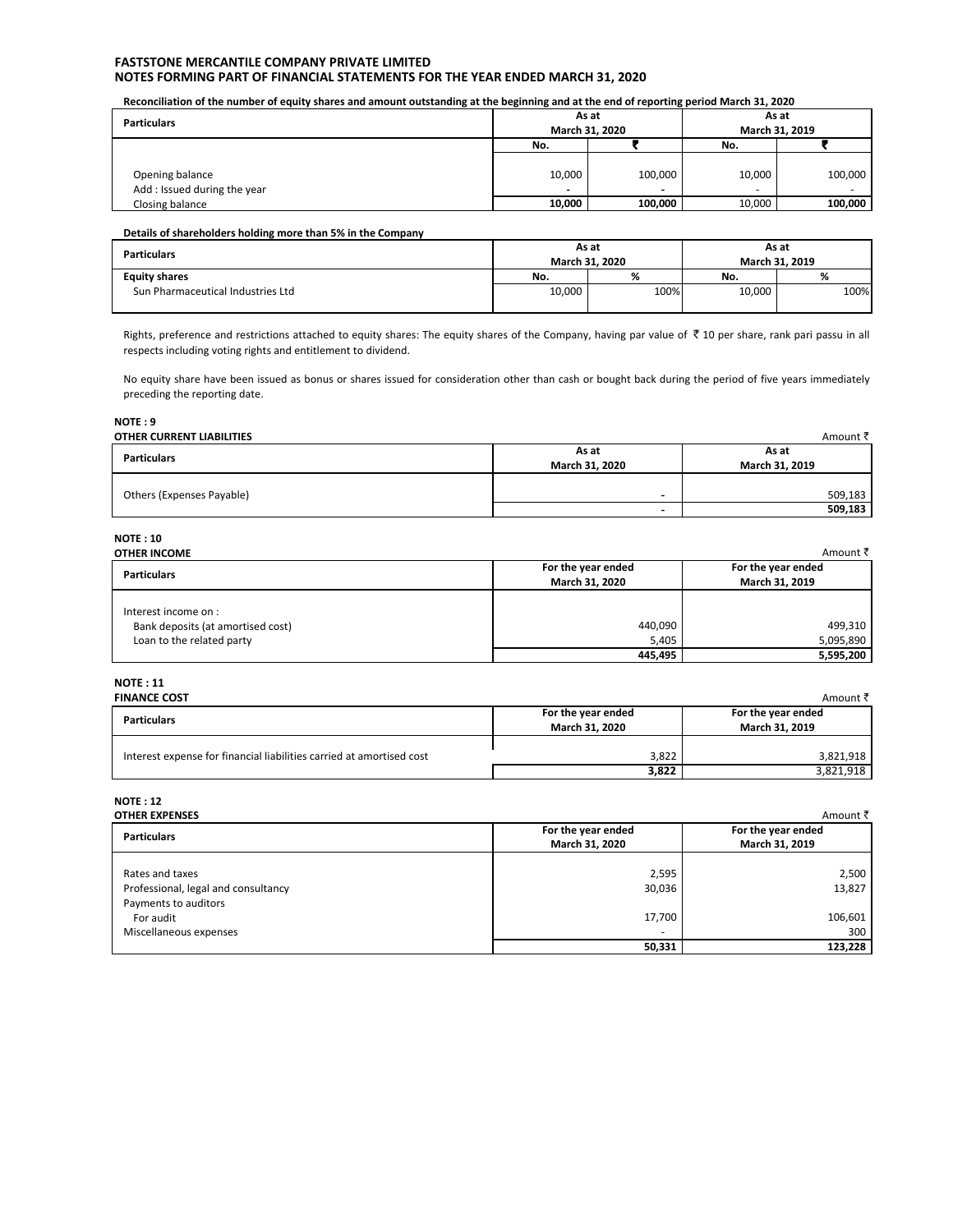# **NOTE: 13**

| TAX RECONCILIATION                                                                    |                                      | Amount र                             |  |
|---------------------------------------------------------------------------------------|--------------------------------------|--------------------------------------|--|
| <b>Particulars</b>                                                                    | For the year ended<br>March 31, 2020 | For the year ended<br>March 31, 2019 |  |
| Reconciliation of current tax expense                                                 |                                      |                                      |  |
| Profit before tax                                                                     | 391,342                              | 1,650,054                            |  |
| Enacted income tax rate (%)                                                           | * 25.17%                             | 26.00%                               |  |
| Tax expense                                                                           | 98,493                               | 429,015                              |  |
| Effect of expenses that is are not deductible in determining taxable profit<br>Others | 962<br>483                           |                                      |  |
|                                                                                       | 99,938                               | 429,015                              |  |
| Income tax expense recognised in statement of profit and loss                         | 99.938                               | 429.015                              |  |

\* The Company has elected to exercise the option permitted under section 115BA of the Income tax Act, 1961 as introduced by the Taxation Laws (Amendment) Ordinance, 2019. Accordingly, tax rate used for reconciliation above is the corporate tax rate of 25.17% and has recognised the provision of income tax for year ended March 31, 2020.

### **NOTE: 14**

### **EARNINGS PER SHARE**

| <b>Particulars</b>                                  | For the year ended<br>March 31, 2020 | For the year ended<br>March 31, 2019 |
|-----------------------------------------------------|--------------------------------------|--------------------------------------|
| Profit attributable to Equity Share holders ₹       | 291,404                              | 1,221,039                            |
| No. of Equity Shares (of ₹10/- each)                | 10,000                               | 10,000                               |
| Earnings Per Share – Basic & Diluted $\bar{\tau}$ . | 29.14                                | 122.10                               |

### **NOTE: 15**

### DISCLOSURES UNDER THE MICRO, SMALL AND MEDIUM ENTERPRISES DEVELOPMENT ACT, 2006

The information regarding Micro and Small Enterprises has been determined to the extent such parties have been identified on the basis of information available with the Company. The Company has not received any memorandum (as required to be filed by the suppliers with notified authority under the Micro, Small and Medium Enterprises Development Act 2006) from vendor claiming the status as micro or small enterprise, hence no disclosures have been made.

#### **NOTE: 16**

| <b>CATEGORIES OF FINANCIAL INSTRUMENTS</b> |                      |                                       | Amount ₹              |
|--------------------------------------------|----------------------|---------------------------------------|-----------------------|
|                                            | As at March 31, 2020 |                                       |                       |
|                                            |                      | Fair value through Fair value through | <b>Amortised cost</b> |
| <b>Particulars</b>                         | profit or loss       | other                                 |                       |
|                                            |                      | comprehensive                         |                       |
|                                            |                      | income                                |                       |
| <b>Financial assets</b>                    |                      |                                       |                       |
| Cash and cash equivalents                  | ۰                    | ۰                                     | 12,693,102            |
| Loan                                       | ٠                    | ۰                                     | 74,990                |
| Other current financial assets             | ٠                    | ۰                                     | 80,908                |
| <b>Financial liabilities</b>               |                      |                                       |                       |
| Trade payables                             | ۰                    | ۰                                     | 34,810                |

|                                | Amount ₹                                                       |
|--------------------------------|----------------------------------------------------------------|
|                                | As at March 31, 2019                                           |
|                                | Fair value through Fair value through<br><b>Amortised cost</b> |
| <b>Particulars</b>             | profit or loss<br>other                                        |
|                                | comprehensive                                                  |
|                                | income                                                         |
| <b>Financial assets</b>        |                                                                |
| Cash and cash equivalents      | 12,909,651<br>۰                                                |
| Other current financial assets | 118,565                                                        |
|                                |                                                                |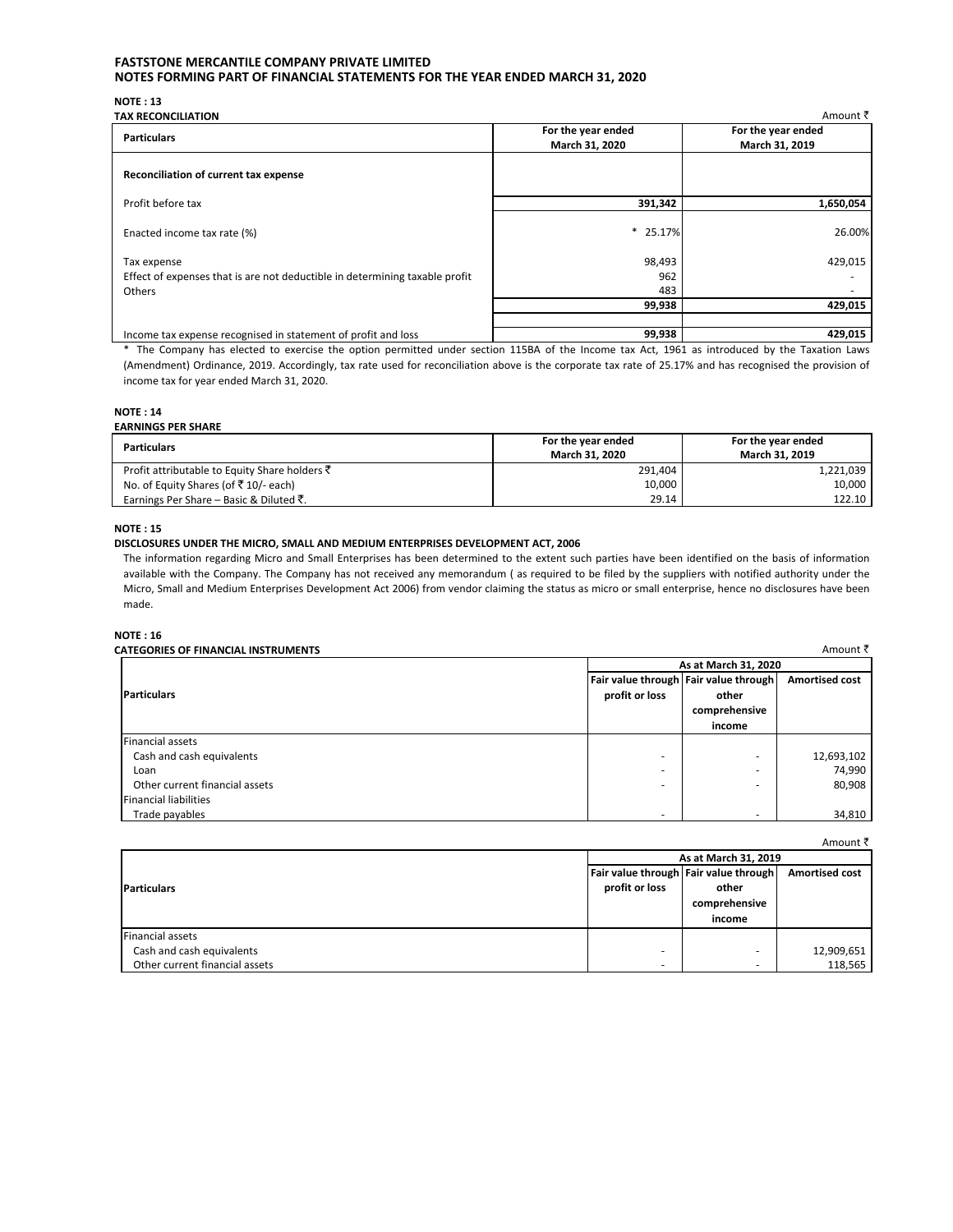#### $NOTF \cdot 17$

# **FINANCIAL RISK MANAGEMENT**

The Company's activities expose it to a variety of financial risks, including market risk, credit risk and liquidity risk. The Company's risk management assessment and policies and processes are established to identify and analyse the risks faced by the Company, to set appropriate risk limits and controls, and to monitor such risks and compliance with the same. Risk assessment and management policies and processes are reviewed regularly to reflect changes in market conditions and the Company's activities.

#### **Market risk**

The Company does not have any market risk such as foreign exchange risk and interest rate risk

#### **Liquidity risk**

Liquidity risk is the risk that the Company will not be able to meet its financial obligations as they become due. The Company manages its liquidity risk by ensuring, as far as possible, that it will always have sufficient liquidity to meet its liabilities when due, under both normal and stressed conditions, without incurring unacceptable losses or risk to the Company's reputation.

 $\overline{1}$ 

Amount ₹

The table below provides details regarding the contractual maturities of significant undiscounted financial liabilities :

|                    |                  |               |                   | Amount s       |
|--------------------|------------------|---------------|-------------------|----------------|
| <b>Particulars</b> | Less than 1 year | $1 - 3$ years | More than 3 years | As at          |
|                    |                  |               |                   | March 31, 2020 |
|                    |                  |               |                   |                |
| Non derivative     |                  |               |                   |                |
| Trade payable      | 34,810           |               |                   | 34,810         |
|                    | 34,810           | -             | -                 | 34,810         |

#### **NOTE: 18**

#### RELATED PARTY DISCLOSURE AS PER IND AS-24

#### A. List of Related Parties as per Ind AS-24

#### (i) HOLDING COMPANY

Sun Pharmaceutical Industries Limited

# (ii) SUBSIDIARIES

Caraco Pharmaceuticals Pvt. Ltd

#### (iii) KEY MANAGEMENT PERSONNEL

| Name                                                       | Designation |
|------------------------------------------------------------|-------------|
| Mr. Chandrakant K. Agrawal                                 | Director    |
| Mr. Suresh Kumar R. Ajmera (upto May 3, 2019)              | Director    |
| Mr. Jagdish T. Sanghavi (upto May 21, 2019)                | Director    |
| Mr. Rakeshchandra J. Sinha (effective from April 19, 2019) | Director    |
| Mr. Mangesh R. Tahmane (effective from April 19, 2019)     | Director    |

#### B. Details of Related Parties Transaction as per Ind AS-24

| <b>Particulars</b>                 | Year ended     | Year ended     |
|------------------------------------|----------------|----------------|
|                                    | March 31, 2020 | March 31, 2019 |
| Receivable from Subsidiary         |                | 28,025         |
| Loan given to Subsidiary           | 69,585         |                |
| Loan received from Holding Company |                | 250,000,000    |
| Loan repaid to Holding Company     |                | (250,000,000)  |
| Interest Paid to Holding Company   |                | 3,821,918      |
| Interest Income from Subsidiary    | 5,405          |                |